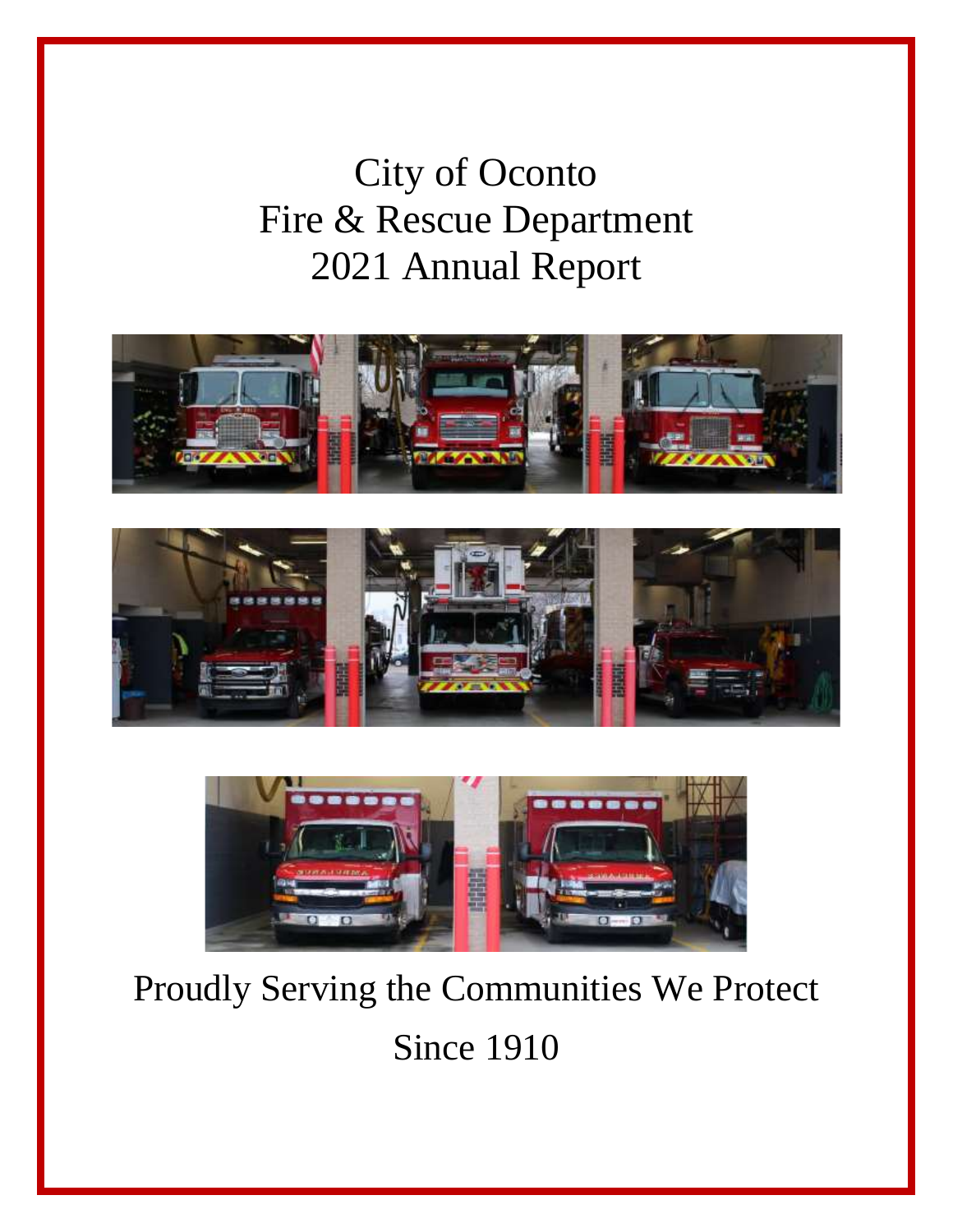#### **Our Mission**

The City of Oconto Fire and Rescue Department is a public safety organization that provides fire, rescue, building inspections, and emergency services to its City, and Townships that it protects. We are committed to the preservation of life, property, and environment. Through education and public awareness programs, we enhance the quality of life for the Cities and Townships we proudly serve.



**Chief's Message**



On behalf of the members of the Oconto Fire Rescue Department, it is with a great sense of pride and accomplishment that I present to you the 2021 Annual Report for the Oconto Fire Rescue Department. This report provides an overview of the department's operations and achievements in 2021. The department's call volume has continued to grow over the course of the last six years, with a total of 1,584 calls responded to this past year. In spite of the challenges and changes that 2021 brought to our department, we continued to provide the highest quality of emergency and non-emergency life safety services.

One of the most significant challenges we face as a department is having adequate staffing to accommodate our rising call volume. Typically, the Oconto Fire Rescue Department is staffed daily with two full-time personnel and the Fire Chief. When the duty crew is out on an emergency and another emergency is reported at the 911 Dispatch Center, this call needs to be covered by staff responding from home. When the off-duty staff are paged to the additional call, they respond to the station to meet with other responding crew members and get the appropriate apparatus to respond to this emergency. Depending on who is available at the time of the call, and where that staff member lives, the response time to the station could be five minutes or more. After the emergency vehicle is staffed and able to respond to the call, the location of the caller adds additional response time. In some types of emergencies, the addition of even these few minutes of response time can change the outcome of the call.

To help mitigate this challenge and improve our service to the community, we set the goal in 2020 to add to our career staffing. We were fortunate to achieve this goal, in part, in 2021, with the addition of one more full-time member. This brought our total career staff to nine members, including the Fire Chief, which is the highest number in the entire history of the Oconto Fire Rescue Department. These nine personnel are cross trained as Firefighters/Advanced Emergency Medical Technicians (A-EMT's). This added position created the opportunity to occasionally have three personnel on a shift, as well as the Fire Chief. On those occasions, if the duty crew responded to an emergency that didn't have a need for three personnel, one member would remain at the station completing the daily duties. If a second call came in while the first crew was out, this third member and the Fire Chief could respond immediately, without any delay waiting for members to respond from home. This immediate response with the added staff greatly reduces the time delay, increasing the odds of a positive outcome for the patient.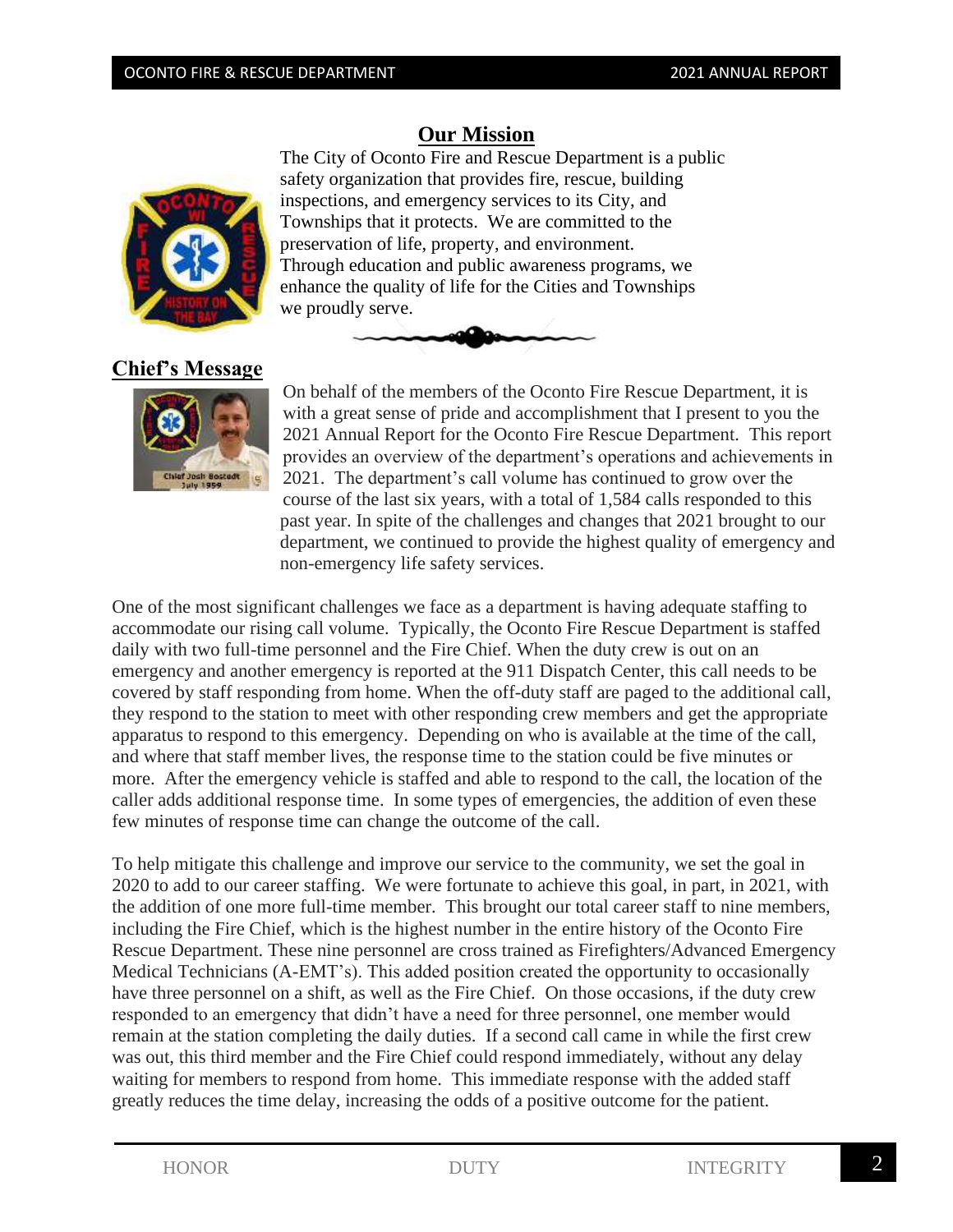Unfortunately, with the continued nationwide COVID-19 pandemic and the need for employees to quarantine due to illness, we didn't have many opportunities to have three people on a shift. We also had additional staff unable to work due to injury, and our ninth member was needed to fill in these shift vacancies. Although we weren't able to operate as a three-member crew as much as we had hoped, this extra member was beneficial in balancing out the staffing shortages and allowing us to maintain the high level of care that we provide to the citizens we serve.

In addition to our career staff, Oconto Fire Rescue Department is also supported by 17 Paid On-Call (POC) personnel that respond to emergencies when they are available. Our steadily growing call volume has made the need for these POC's to respond more crucial than ever. Our POC's are a dedicated group of staff willing to do anything they can, when they are available to respond. Unfortunately, all of our POC's have responsibilities to their own careers, which often reduces their availability to respond to 911 emergencies. Considering the past trends of increasing call volume, the projection of continued escalations in years to come (see included graphs), and the challenges presented by staffing shortages, it is the goal of the Oconto Fire Rescue Department to further expand our career staff to satisfy the growing needs of this community.

As an organization we pride ourselves on delivering first rate core services such as Fire Prevention Education, Fire Protection/Suppression, Code Enforcement, and Emergency Medical Services. This past year we also continued to make strides towards strengthening interdepartmental relations and teamwork within the City of Oconto. We were grateful in 2021 to be able to conduct in-person training, while maintaining COVID-19 precautions. This was a welcomed opportunity as it is difficult to stay efficient in teamwork and hands-on skills through virtual training alone. Both virtual and in-person training are essential in allowing us to stay efficient, effective, and consistent with our Firefighting and EMS skills.

In conclusion, I would like to thank the community, the Police and Fire Commission, the City of Oconto Administrative Staff, the City Council members, and the Oconto Fire Department Booster Club for their continued support throughout the year. Our staff and their families here at Oconto Fire Rescue Department faced many new challenges in 2021 and overcame these challenges as a team by working together and relying on each other. I am extremely proud of our staff for their sense of honor, duty, integrity, and professionalism. Without them, the Oconto Fire Rescue Department would not be able to continue setting and meeting new goals to move us forward in a positive and unified direction. We look forward to continuing to improve our service to the citizens of Oconto in 2022!

Sincerely,

#### **Josh Bostedt**

Chief Josh Bostedt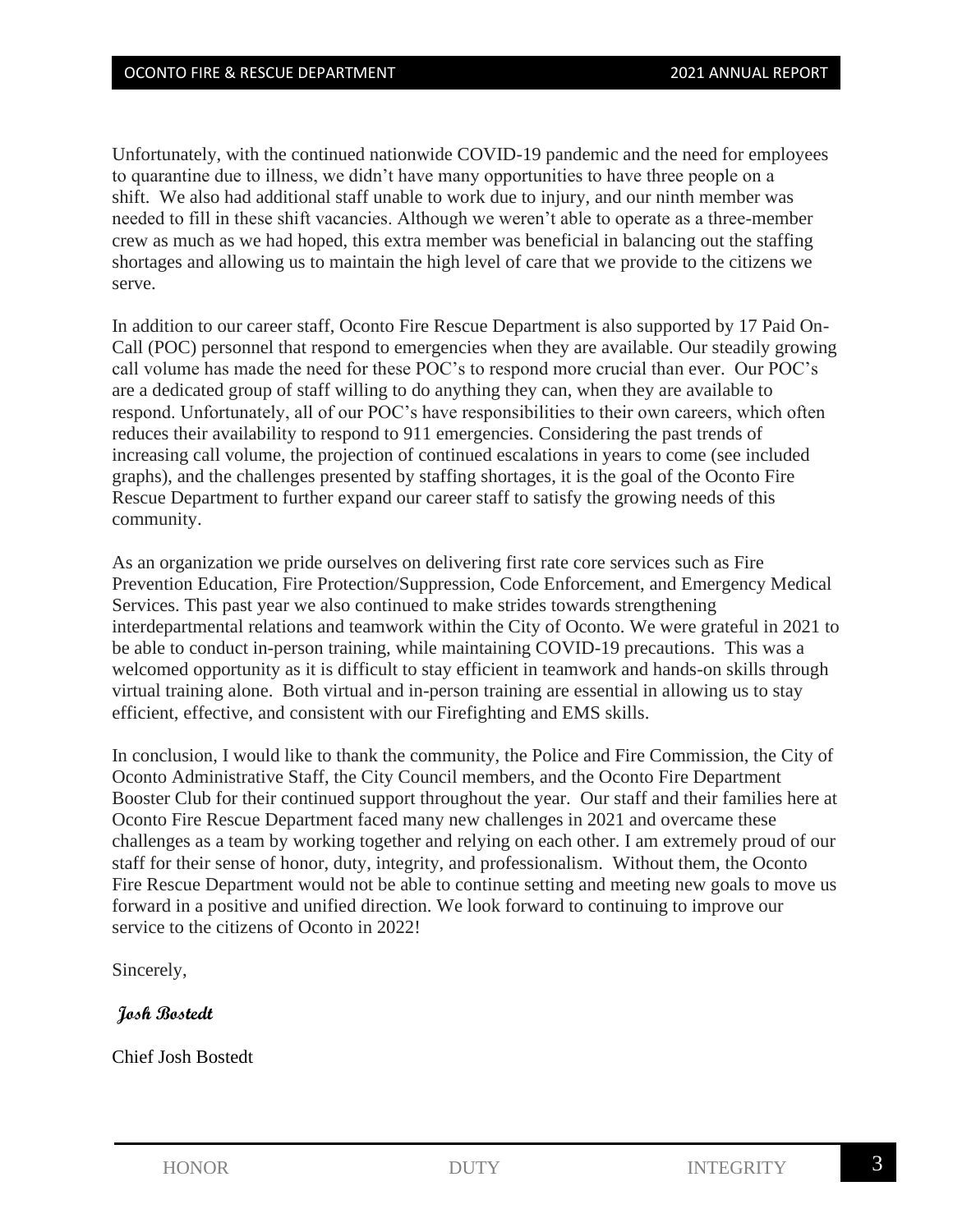#### **PERSONNEL**

The Oconto Fire & Rescue Department is a combination department consisting of one Chief, seven fulltime members, and seventeen paid-on-call employees. The advantages of an all career department include immediate response to emergencies and the ability to deliver other essential services to the community. In combination fire  $\&$  rescue departments, a limited full-time staff is on duty around the clock. The staff quickly responds to emergencies and provides training, inspections, public education, maintenance and other community-related services between alarms. The paid-on-call members must achieve state firefighter certification, attend regularly scheduled training sessions, and are called out to emergencies. Active Firefighters:





Chief Deputy Chief/EMS Director



December 2016

Lieutenant of Administration/Fire Instructor



Lieutenant of Operations Firefighter/AEMT







Firefighter/AEMT/Rehab Firefighter/Crew Leader FF/EMT/Crew Leader







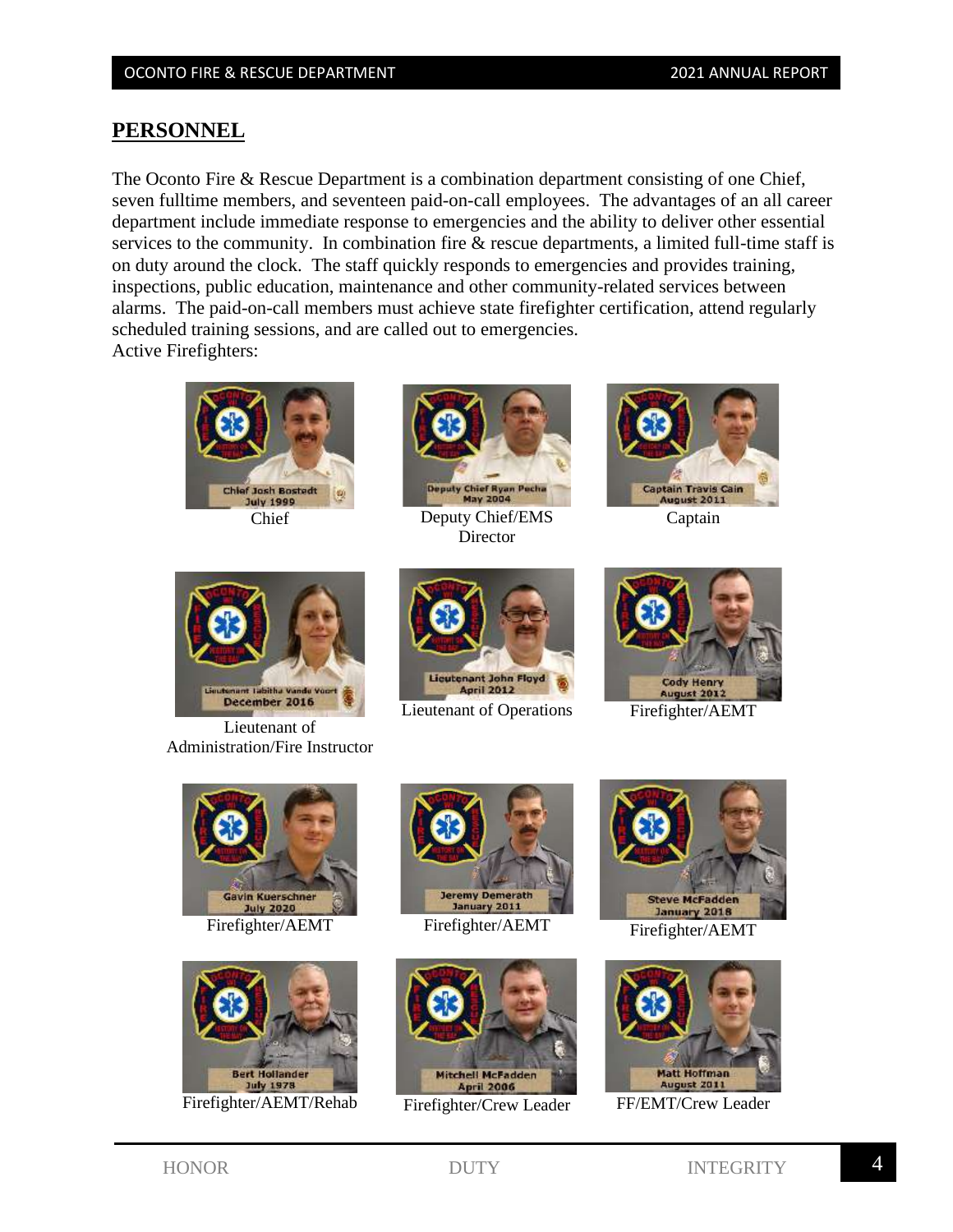



Firefighter/Crew Leader Firefighter Firefighter Firefighter/EMT











**Rebecca LeBreck June 2018** 













Firefighter/EMT Firefighter/EMT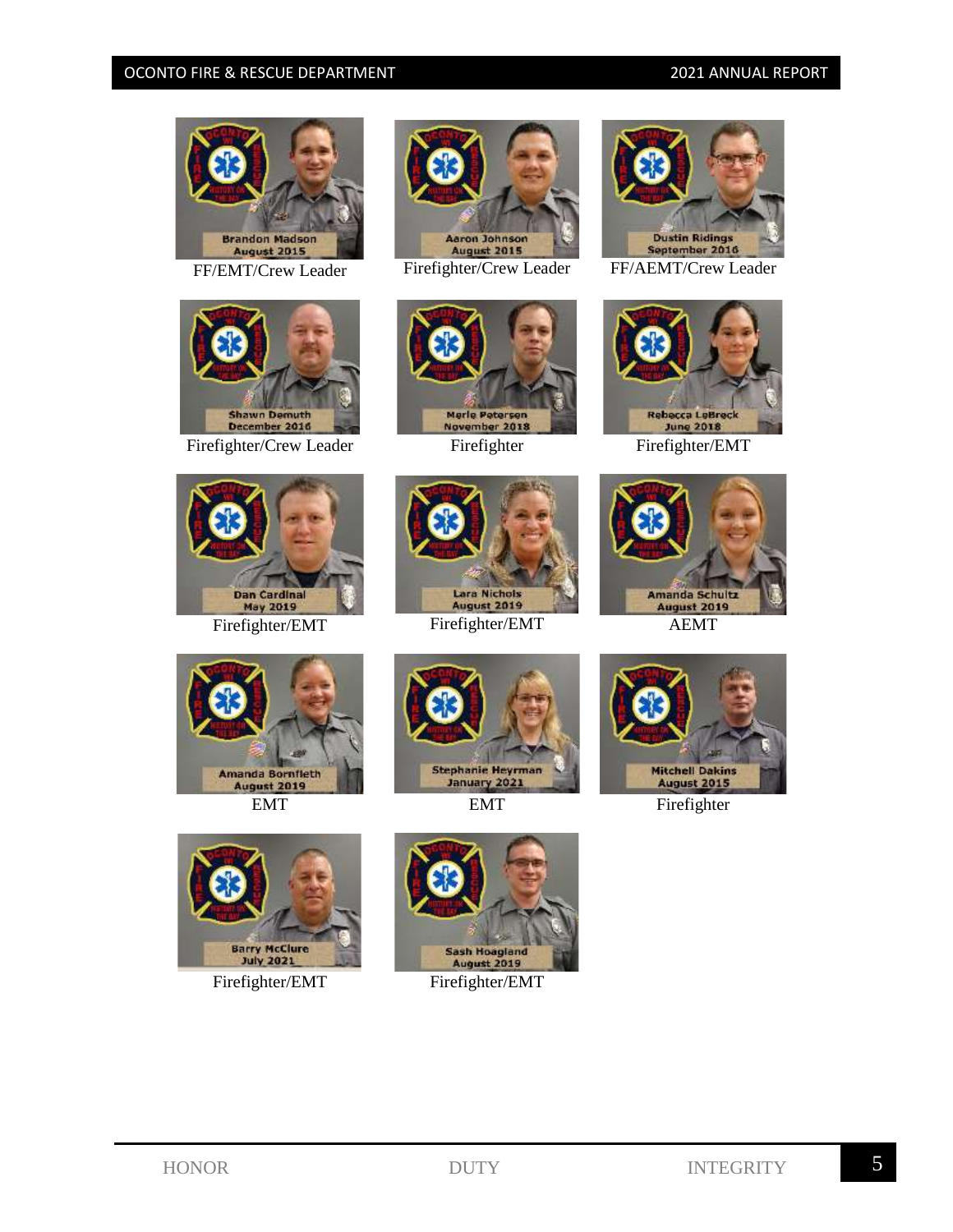### **2021 Board of Police and Fire Commissioners**

## **Cliff Martin, Commission President Bill Carriveau, Commission Vice President Joe Watt, Commissioner Sheri Groll, Commissioner Randy VanHulle, Commissioner**

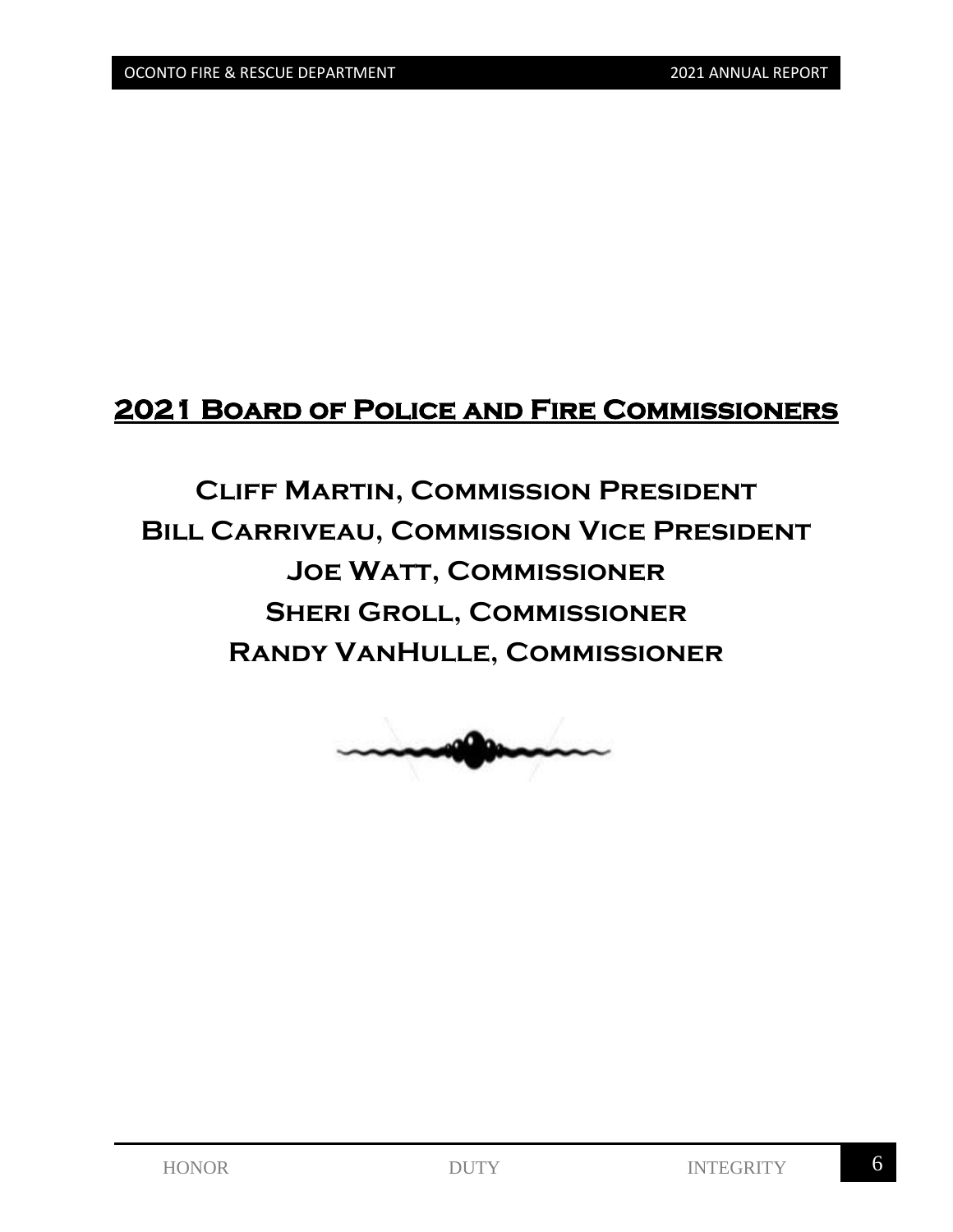Firefighter/AEMT-IV Tech

Firefighter/AEMT-IV Tech

2 Firefighter/AEMT-IV Technicians on-duty 24 hours a day, 7 days a week

Licensure as an AEMT–IV; Intermediate Technician - personnel are qualified to initiate intravenous therapy and administer selected medications beyond the EMT-Basic level

Each full-time employee has assigned responsibilities, Fire Prevention/Public Education, Training Officer, Vehicle Maintenance, Emergency Medical Services, etc.

Floater position fills vacations/sick leave, etc. on either shift

17 Paid-on-call personnel

Oconto Police and Fire Commission has Optional Powers





Lieutenant/AEMT-IV Tech

Firefighter/AEMT-IV Tech

Firefighter/AEMT-IV Tech/Floater Position | Firefighter

**City of Oconto Fire-Rescue Department** 

#### OCONTO FIRE & RESCUE DEPARTMENT THE CONTO FIRE & RESCUE DEPARTMENT

Firefighter/AEMT-IV Tech

Paid On Call Crew Leaders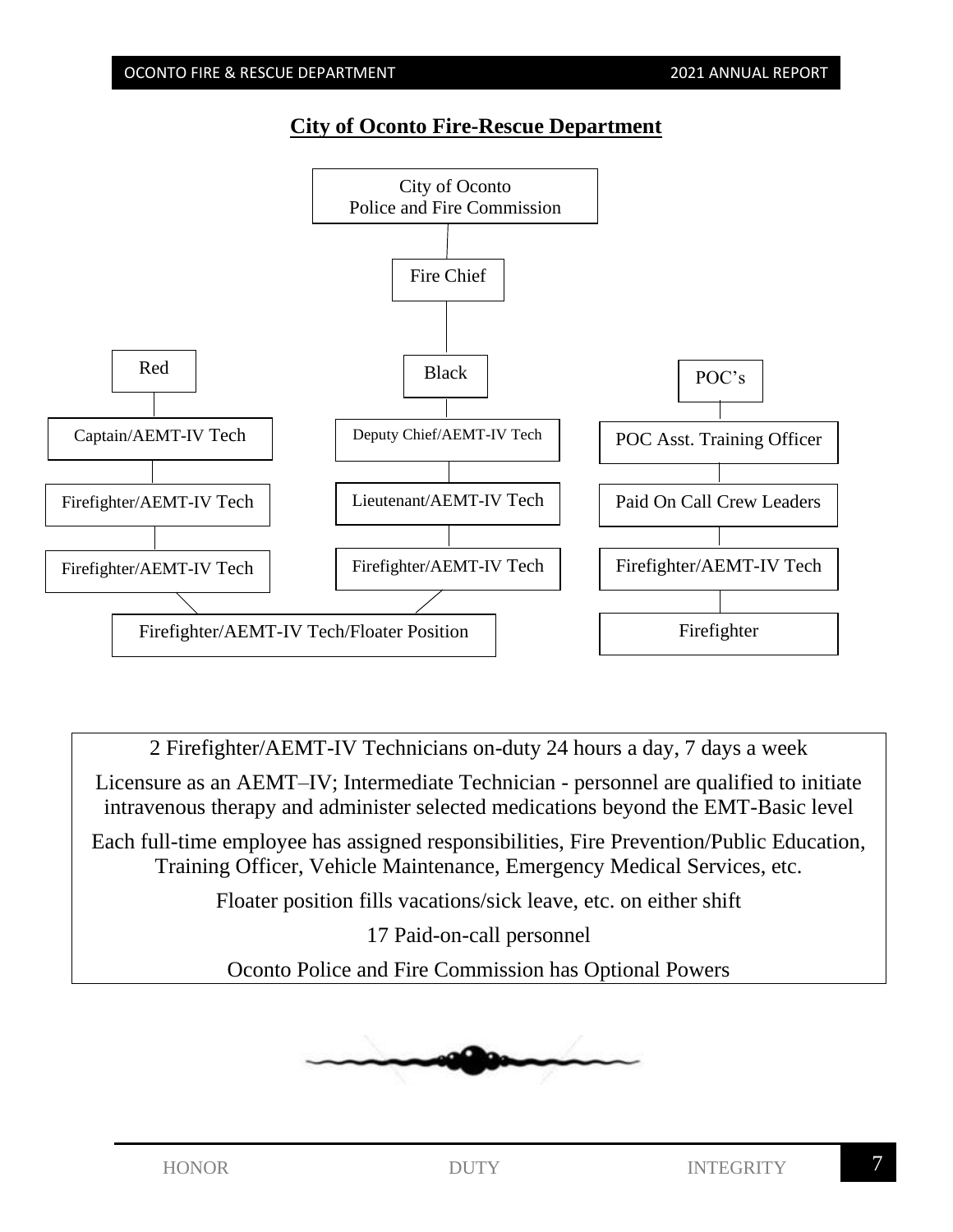#### **Calls by Nature of Incident – 2021**

| <b>FIRES</b>                                           |                |
|--------------------------------------------------------|----------------|
| <b>Building Fire</b>                                   | 7              |
| Cooking fire, confined to container                    | $\mathbf{1}$   |
| Chimney or flue fire, confined to chimney or flue      | $\overline{2}$ |
| Commercial compactor fire, confined to rubbish         | 1              |
| Trash or rubbish fire, contained                       | 1              |
| Passenger vehicle fire                                 | 5              |
| Brush or brush-and-grass mixture fire                  | $\overline{2}$ |
| Garbage dump or sanitary landfill fire                 | $\overline{2}$ |
| Outside equipment fire                                 | 1              |
| <b>OVERPRESSURE RUPTURE, EXPLOSION, OVERHEAT (NO</b>   |                |
| FIRE)                                                  |                |
| Excessive heat, scorch burns with no ignition          | 1              |
| <b>RESCUE &amp; EMERGENCY MEDICAL SERVICE INCIDENT</b> |                |
| <b>Emergency Medical Service calls</b>                 | 1282           |
| Medical assist, assist EMS crew                        | 14             |
| EMS call, excluding vehicle accident with injury       | 6              |
| Motor vehicle accident with injuries                   | 11             |
| Motor vehicle accident with no injuries                | 3              |
| Watercraft rescue                                      | $\overline{3}$ |
| <b>Rescue or EMS standby</b>                           | $\mathbf{1}$   |
| <b>HAZARDOUS CONDITION (NO FIRE)</b>                   |                |
| Gas leak (natural gas or LPG)                          | 11             |
| Chemical spill or leak                                 | 1              |
| Carbon monoxide incident                               | 7              |
| Electrical wiring/equipment problem, other             | $\mathbf{1}$   |
| Overheated motor                                       | $\overline{2}$ |
| Breakdown of light ballast                             | $\overline{2}$ |
| Power line down                                        | 6              |
| Arcing, shorted electrical equipment                   | $\overline{4}$ |
| Vehicle accident, general cleanup                      | 1              |
|                                                        |                |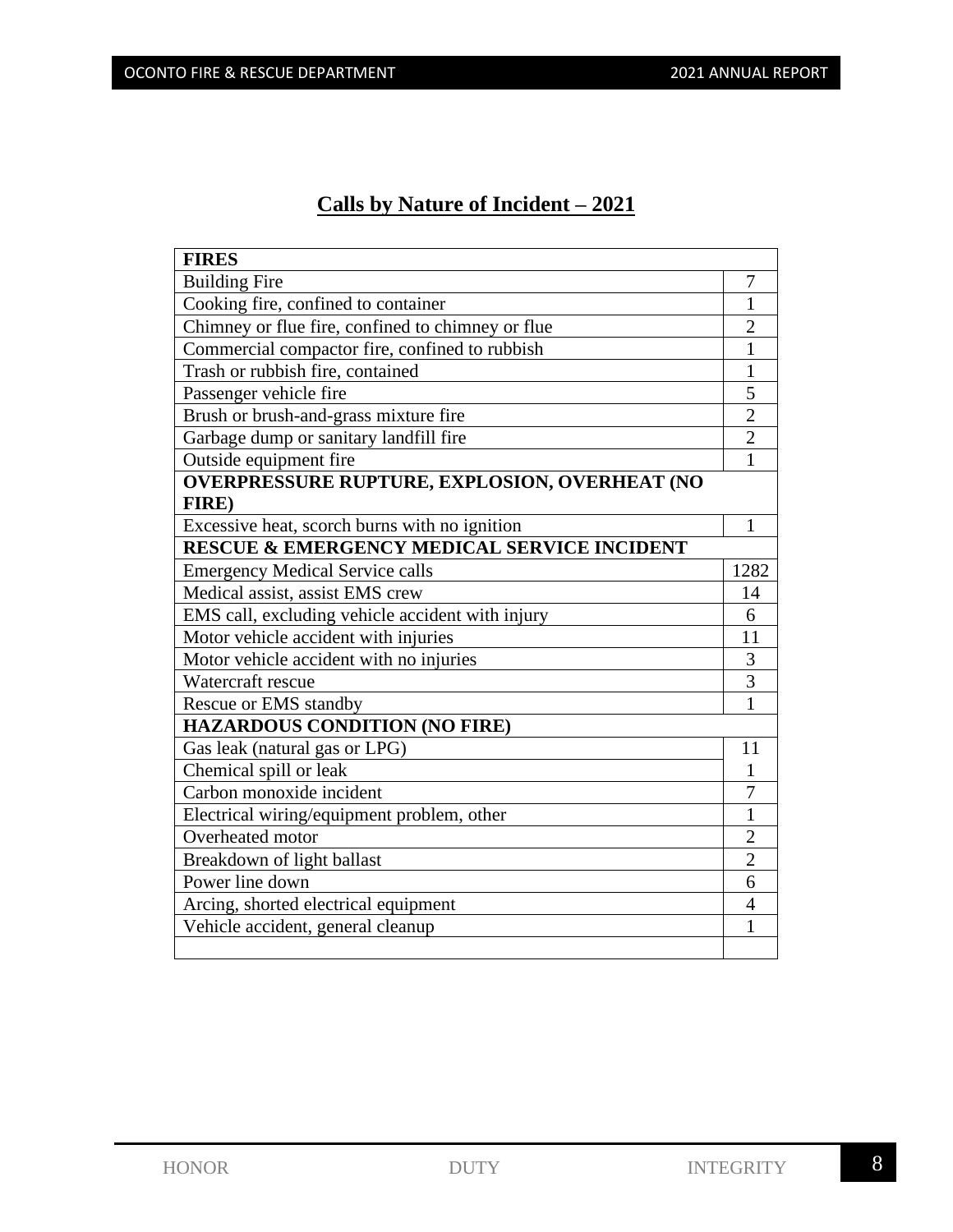#### **Calls by Nature of Incident – 2021**

| <b>SERVICE CALL</b>                                            |                |
|----------------------------------------------------------------|----------------|
| Lock-out                                                       | 4              |
| Water or steam leak                                            | $\mathbf{1}$   |
| Smoke or odor removal                                          | 5              |
| Assist Police or other governmental agency                     | 8              |
| Police matter                                                  | $\overline{2}$ |
| Public service                                                 | 45             |
| Unauthorized burning                                           | 13             |
| Cover assignment, standby, moveup                              | 9              |
| <b>GOOD INTENT CALL</b>                                        |                |
| Dispatched & cancelled in route                                | 10             |
| No incident found on arrival at dispatch address               | 6              |
| Authorized controlled burning                                  | $\overline{2}$ |
| Smoke scare, odor of smoke                                     | $\mathbf{1}$   |
| Steam, vapor, fog, or dust thought to be smoke                 | $\mathbf{1}$   |
| Hazardous Materials release investigation with no HazMat       | $\overline{2}$ |
| <b>FALSE ALARM &amp; FALSE CALL</b>                            |                |
| Central station, malicious false alarm                         | $\mathbf{1}$   |
| Local alarm system, malicious false alarm                      | $\overline{3}$ |
| Smoke detector activation due to malfunction, no smoke or fire | 6              |
| Alarm system sounded due to malfunction                        | $\overline{3}$ |
| Carbon Monoxide detector activation due to malfunction         | 3              |
| Smoke detector activation, no fire - unintentional             | $\overline{2}$ |
| Alarm system activation, no fire - unintentional               | $\overline{4}$ |
| False alarm or false call, other                               | $\mathbf{1}$   |
| <b>WEATHER AND NATURAL DISASTER</b>                            |                |
| Wind storm, tornado/hurricane assessment                       | $\overline{4}$ |
| Flood assessment                                               | 17             |
| Severe weather or natural disaster standby                     | $\overline{2}$ |
| <b>SPECIAL INCIDENT</b>                                        |                |
| Public relations                                               | 25             |
| <b>Public Education</b>                                        | 23             |
| Citizen complaint                                              | 3              |

Total 1,584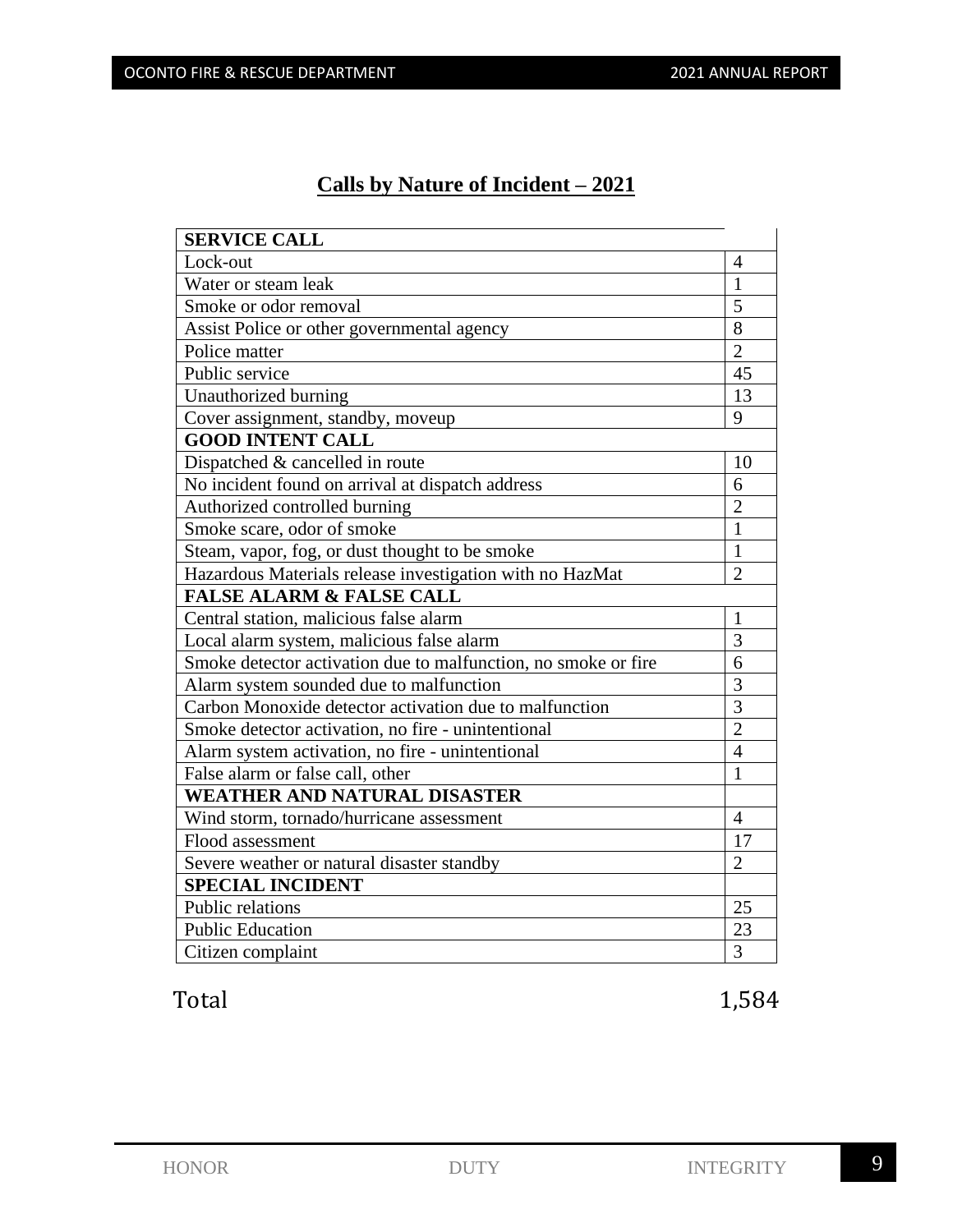

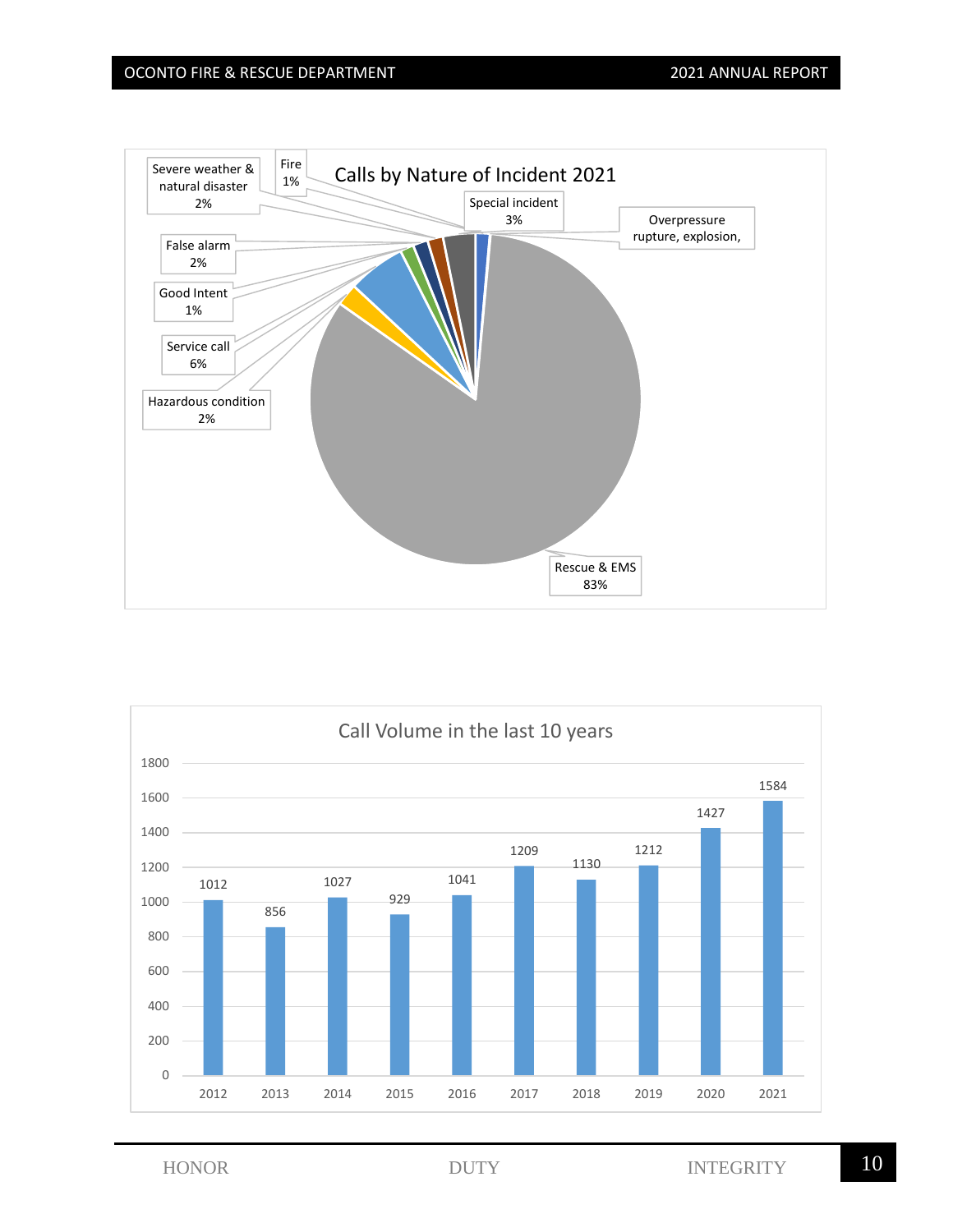#### **EMERGENCY MEDICAL SERVICES**



The EMS Director is responsible for maintaining and improving EMS readiness and performance. This is accomplished through the application of quality assurance techniques, delivering frequent training intervals, ensuring licensing and credentials, and maintaining emergency equipment and supplies. As the EMS liaison, he also maintains good working relationships with area hospitals, training centers and other EMS agencies and attends external meetings regularly.

As part of the Oconto Fire-Rescue Department (OFRD), the City of Oconto Ambulance Service constantly seeks ways to improve the care it provides to the Oconto area. The EMS profession continues to evolve from its roots of a simple transportation service to a complete health and wellness prevention and treatment system. Recent advances for Oconto Ambulance include:

- All members that are cross trained in EMS successfully renewed their State of Wisconsin EMS License by completing the needed continuing education via in house training or attending classes/conferences outside of the department.
- Continue to develop/improve preplans for larger events (Miles for Madyson, Lincoln James Breath of Color Run, Copperfest, Airport Fly-in, etc.) that may take place in OFRD's response area. OFRD attends and/or provides EMS and fire protection for numerous events throughout the year. By developing preplans not only does OFRD personnel know how to respond to an incident but also shares that information with all other agencies that may be also responding.

Future efforts continue to expand on service and total patient care in and out of the emergency setting:

- The department is very active in regional response planning to active intruders, disasters and pandemics. Additional training/planning in these areas will continue well into 2022.
- Great working relationships with area agencies and hospitals continue to improve our ability to provide extraordinary care. We continue to improve our working relationship with Bellin Health Oconto Hospital and HSHS St. Clare Memorial Hospital through different training and meetings.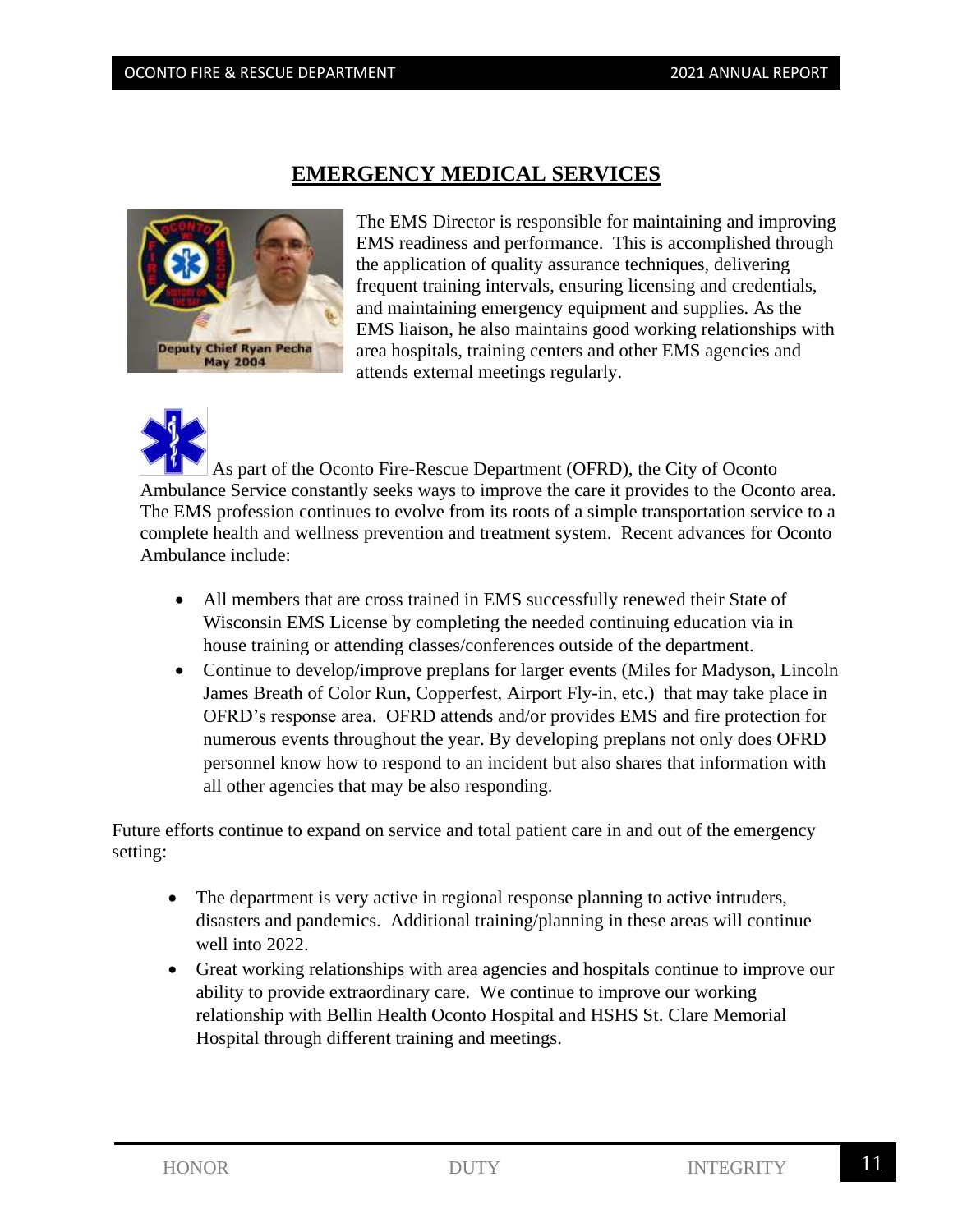



\* The department responded to 32 possible Pulseless Non-Breathing patients in 2021. Of those 32, 18 were deceased upon arrival, 2 had a return of spontaneous circulation (a pulse) prior to EMS arrival on scene, and 12 others received CPR and advanced resuscitation techniques and were transported to a hospital. Five of those patients had a return of spontaneous circulation (a pulse). The other seven deceased despite all efforts of OFRD and hospital staff.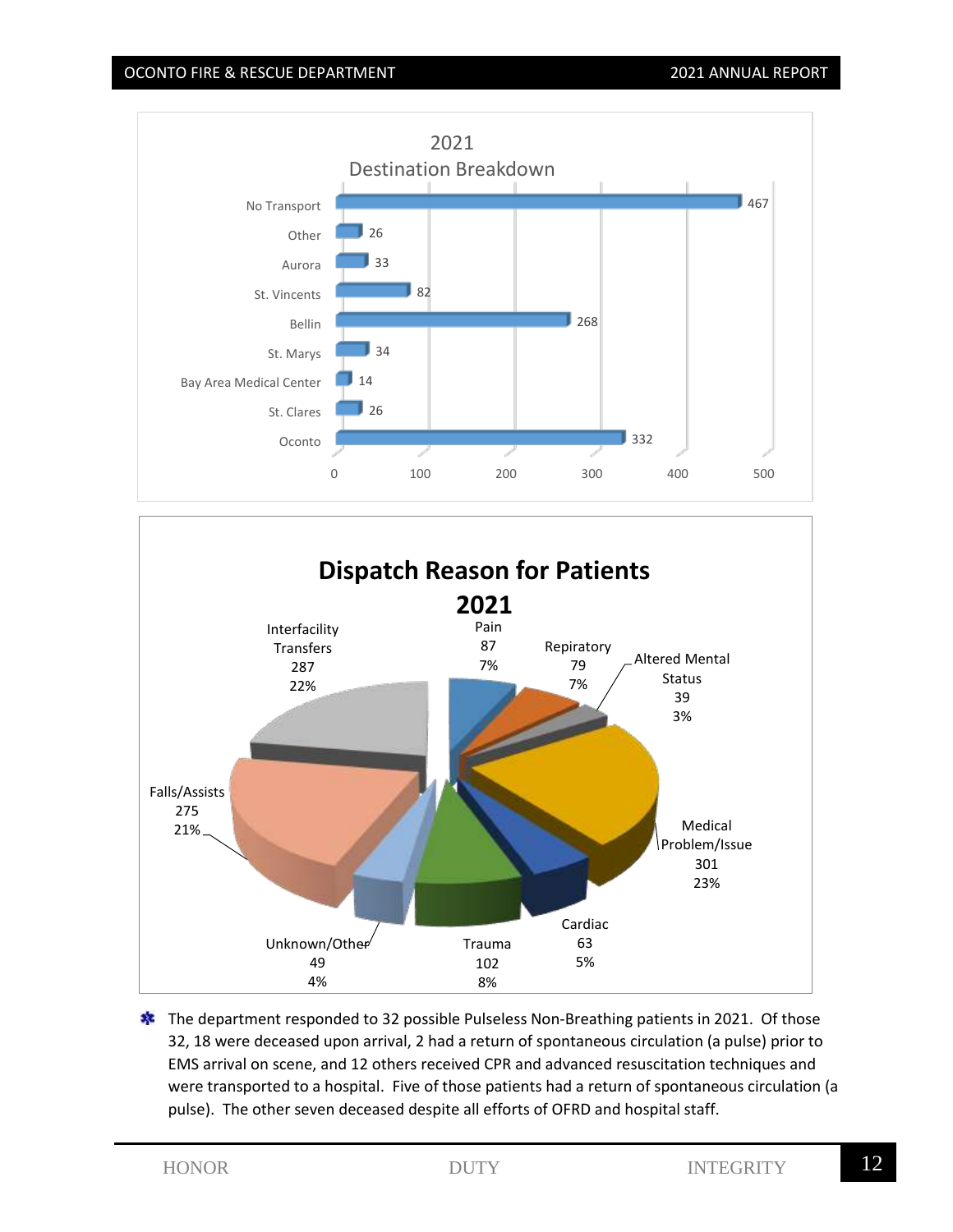

**\*** 26 patients were offered the free "Fall Prevention Program" sponsored by the Oconto Commission on Aging. The program involves a free phone interview followed by a home visit from a local registered nurse with specialized training in preventing injuries from falling. 14 of those patients accepted the department's referral and benefitted from this program. Since the department began the program in 2012, over 212 people have been offered the program.

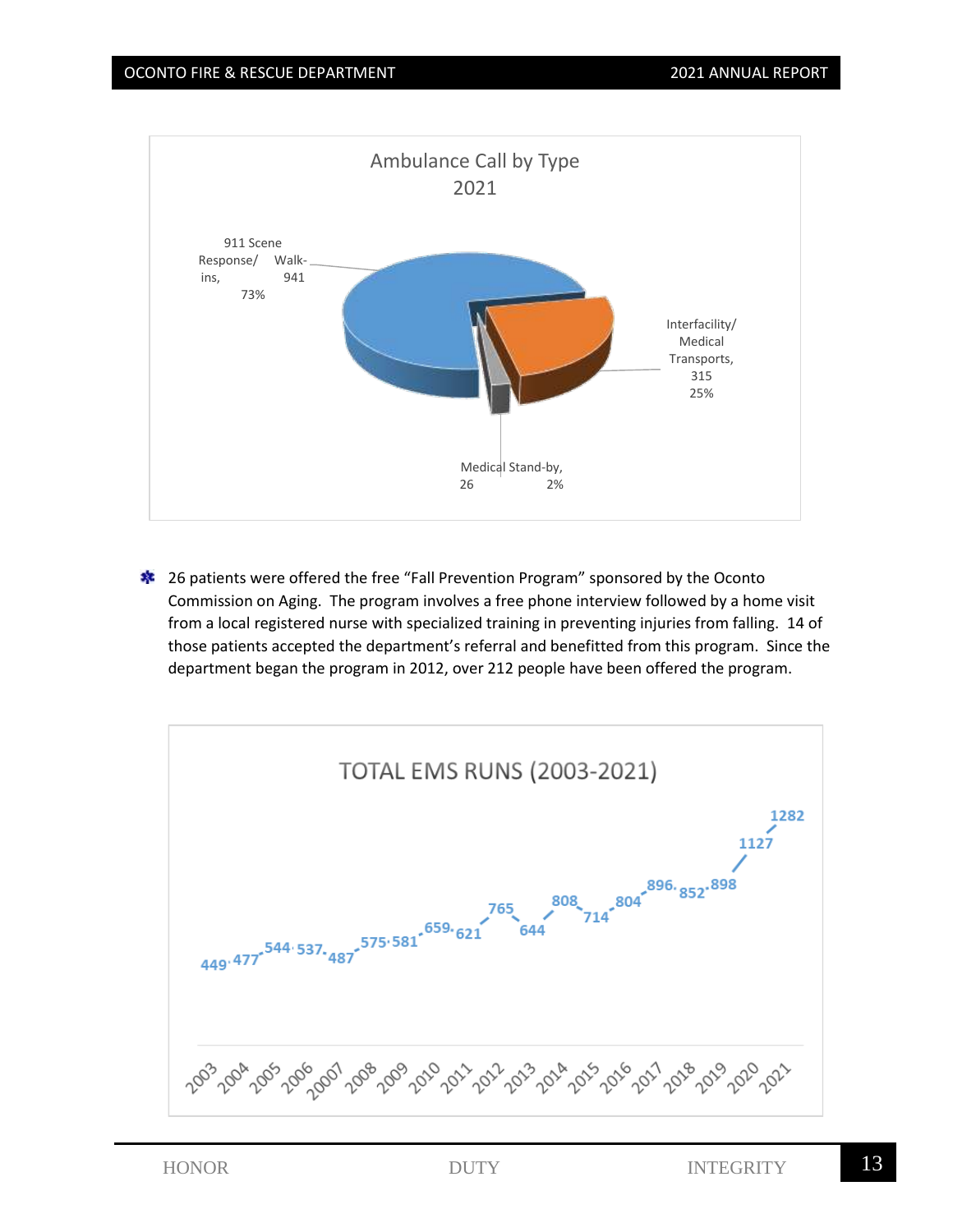

#### **Fire Prevention and Life Safety Education Program**

Oconto Fire Rescue focuses on community risk reduction through public fire and life safety education. All members work to proactively prevent or mitigate the impact of emergency incidents within the community. The department works with strategic partners, community groups, and state resources to reduce preventable injuries

and property loss through education, enforcement, and engineering.

Just as everyone else has made adjustments, we have had to adapt our programs to meet the needs associated with the risk of COVID-19. Instead of canceling the in person fire prevention or making virtual training, a few changes were made to keep everyone safe and in person. Fire personnel moved the elementary fire prevention trainings outside. This training allowed all students to tour an ambulance and a fire engine, spray water with the fire hoses and hear the fire prevention information. Other fire prevention trainings and CPR classes throughout the community were either held outside or with smaller group numbers. Despite the changes, the department was still able to spread fire prevention education to keep the community engaged in our mission to reduce risks and educate the public.







#### **Fire Training**

Learning within the fire service is a career long commitment, and the training division supports this by administering continuing education to further the skills and abilities, as the role of the firefighter continues to evolve.

For Firefighters to start their career at the Oconto Fire and Rescue Department, they must successfully complete a total of 112 Hours of firefighter training through a college. They must complete:

- 60hrs of Firefighter- Entry Level Part A & B
- 36hrs of Firefighter Level 1 Part C
- 16hrs of Hazardous Material Operations

Once they complete this training and are hired on at Oconto Fire and Rescue Department, they must stay up-to-date with the ever evolving training techniques. To accomplish this, Oconto Fire and Rescue Personnel are expected too: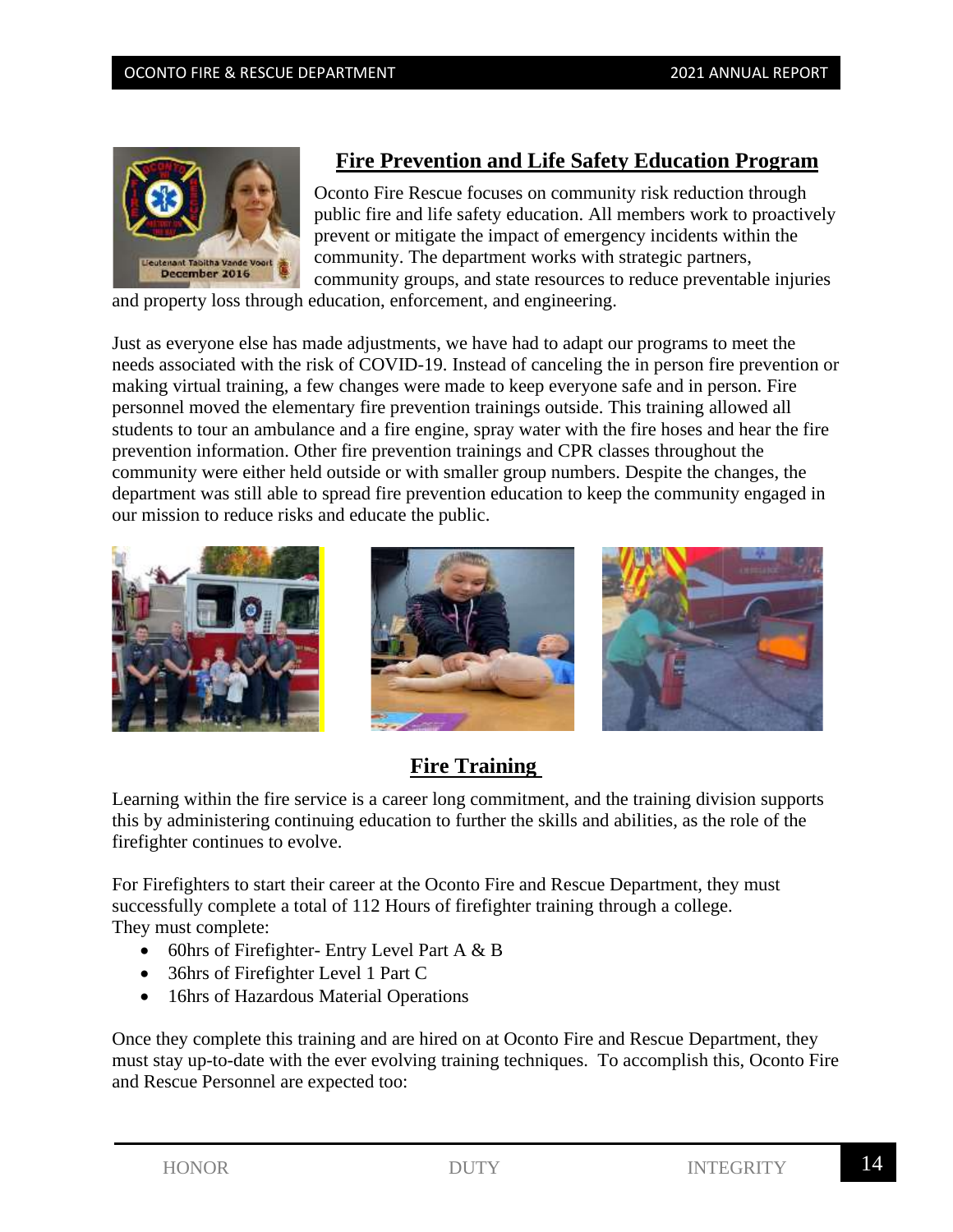#### OCONTO FIRE & RESCUE DEPARTMENT THE REPORT COLLECTED ANNUAL REPORT

- Attend our in-house trainings that are twice a month, each training lasting three hours
	- Perform the daily training, each week is a specific topic
		- o 26 weeks of a fire related topic
		- o 26 weeks of a EMS related topic

Along with the in-house continuing education, our team together strives to make OFRD better and expand on our knowledge by pursuing other courses. The courses listed below show the number of personnel that have successfully completed and became State Certified in these areas over the years:

- 22 members State Certified Firefighter 1
- 18 members are Certified Incident Safety Officers
- 19 members State Certified Firefighter 2
- 15 members State Certified Driver/Operator Pumper
- 15 members State Certified Driver/Operator Aerial
- 12 members State Certified Fire Officer 1
- 11 members State Certified Emergency Service Instructor 1
- 6 members State Certified Fire Inspector
- 1 member State Certified Emergency Service Instructor 2
- 1 member State Certified Emergency Service Instructor 3
- 2 IAAI F.I.T. Certified Fire Investigators (International Association Arson Investigators, Fire Investigation Technician)
- 16 members Certified through WI DNR's ATV Course
- 26 members Certified in Time Incident Management Emergencies (TIME)

Oconto Fire Rescue Department personnel continued their education throughout the year and will continue additional trainings in 2022.

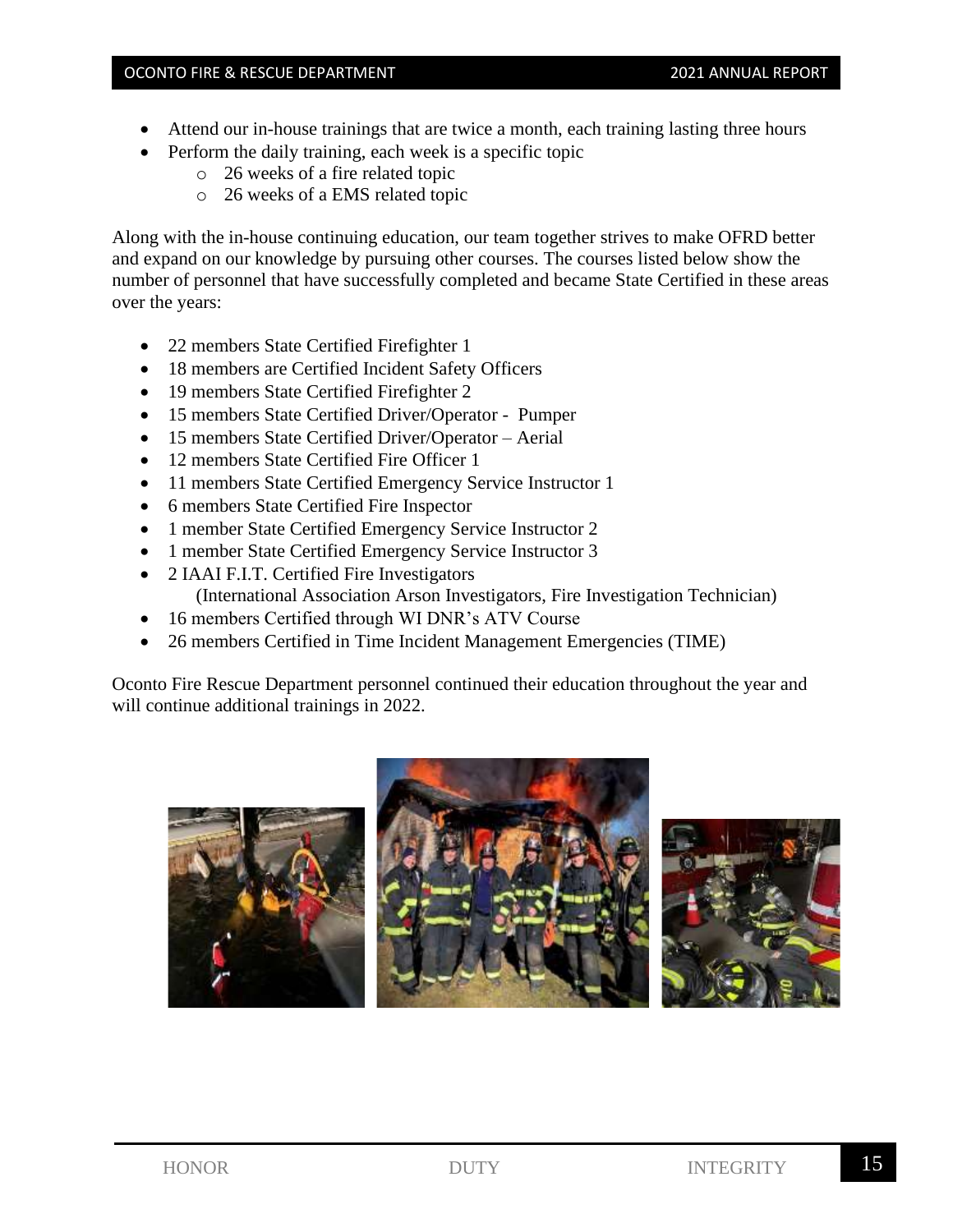#### **Grants**

Oconto Fire Rescue Department applied for several grants in 2021. The department was fortunate enough to obtain funding from four out of the twelve grants that were submitted.

A FEMA Firefighter Assistance COVID-19 Grant was offered to help recover the cost of personal protective equipment such as masks, gloves, gowns, and disinfectant solutions. Through this grant Oconto was approved for \$7,268.40 to purchase the above listed safety equipment.

The Wisconsin DNR Grant was approved for two portable radios and a foam nozzle for the Brush Truck in the amount of \$3,948.93.

Covantage Cares grant was awarded in the amount of \$2,302.00 to purchase three choking manikins to utilize during community CPR classes.

A League of Municipalities of Wisconsin grant was used to purchase traffic safety vests, traffic wands, and a standing desk, for a total cost of \$2,500.00.

Submitted grants that were not approved were the FEMA Safer Grant for additional staff members, FEMA Firefighter Assistance grant for a power cot, Lucas and battery operated extrication tools, FEMA Safety Grant for carbon monoxide alarms to put in the homes of community members, FEMA Round Two Covid Funds for a power cot, Lucas device, and additional protective equipment. Georgia Pacific Grant and WPS Grant for three Multi Rae Gas meters. Gary Sinise and The Leary Grants were submitted for seven laptops to place in rescue vehicles for the use with the department's new Spillman program.

Overall total awarded grant funds for Oconto Fire Department for 2020 and 2021, were \$179,811.90. Oconto Fire Rescue Department plans on applying for additional grants to assist in offsetting the cost of the future needed equipment.

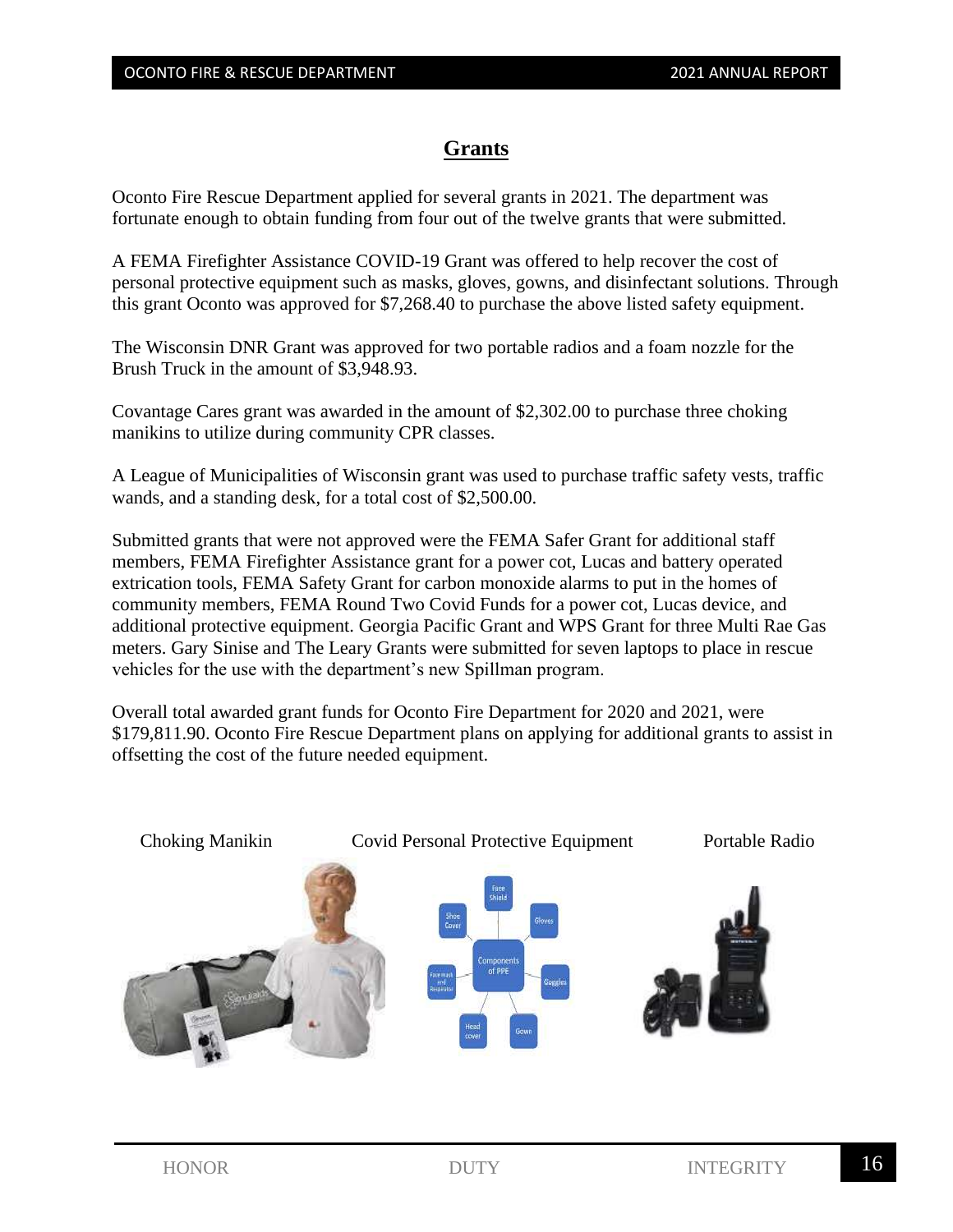#### **Air Quality Management**



Firefighters are exposed to several toxic gases at a fire incident because of building materials, furniture, and other contents in homes being made of synthetic materials. It is crucial that our personnel keep themselves safe in a fire by wearing the proper fire gear or PPE (personal protective equipment) along with our self-contained breathing apparatus or SCBA. The SCBA helps to keep a firefighter safe by giving them clean air to

breathe instead of inhaling all the toxic gases produced by a fire. The SCBA contains several life safety components to protect firefighters when they are responding to a fire. The first component is our integrated PASS device or Personal Alert Safety System. The PASS is a motion sensor alarm that comes on when a firefighter turns on the SCBA, and if a firefighter does not move while wearing the SCBA for 15 seconds, the alarm will sound. This alarm then alerts us that a fellow firefighter has become motionless and can help lead us to them if they are truly in danger or unresponsive. Another component of the SCBA is the HUD or Heads-Up Display which includes lights integrated into the air hose that leads to the face piece displaying how much air is left in the SCBA air bottle. Lastly, the biggest safety component of a SCBA is the air bottle itself. The air bottle contains safe breathing air for a firefighter to work in such harsh environments safely. It is essential that we have a supplied source of air in a fire to keep from breathing in the deadly toxins.

Along with ensuring the air that we breathe is safe, monitoring of toxic gases is imperative at any fire scene. This year, we were able to purchase two new gas meters. The first meter is a 4-gas meter that detects oxygen, carbon monoxide, hydrogen sulfide and LEL. The LEL is the lowest concentration of a combustible gas that will burn in air and is measured as a percentage. Hydrogen sulfide is a common gas that can be found at a fire scene as a product of combustion. Carbon monoxide can be given off by several appliances in a residence including the furnace, stove, and water heater. This 4-gas meter is a vital tool to use on the fire ground for detecting any harmful changes in the air around us. The second meter that was purchased this year was a combustible gas detector, or what we like to call the "Sniffer". This meter is used to detect any gases that would be considered combustible, such as propane, or natural gas. The Sniffer has a bendable goose neck that allows us to contort the sensor for gas detection. This meter works very well to pinpoint a potential leak on any gas piping.

Oconto Fire was also fortunate enough to purchase 5 SCBA face masks that have integrated TICs or thermal imaging cameras in them. These face pieces are the masks that a firefighter wears that connect to the regulator of the supplied air from the SCBA. With the addition of the built in TIC in these new face masks, we can tell where there are "hot spots" in a fire when visibility is low. The TIC reads heat signatures and can tell how warm an area is in degrees Fahrenheit. Most of our fire apparatus carry a handheld TIC, but with the built in TIC on our new face pieces, that frees up a hand and allows us to grab additional equipment.



Combustible gas detector or "Sniffer"



4 Gas Meter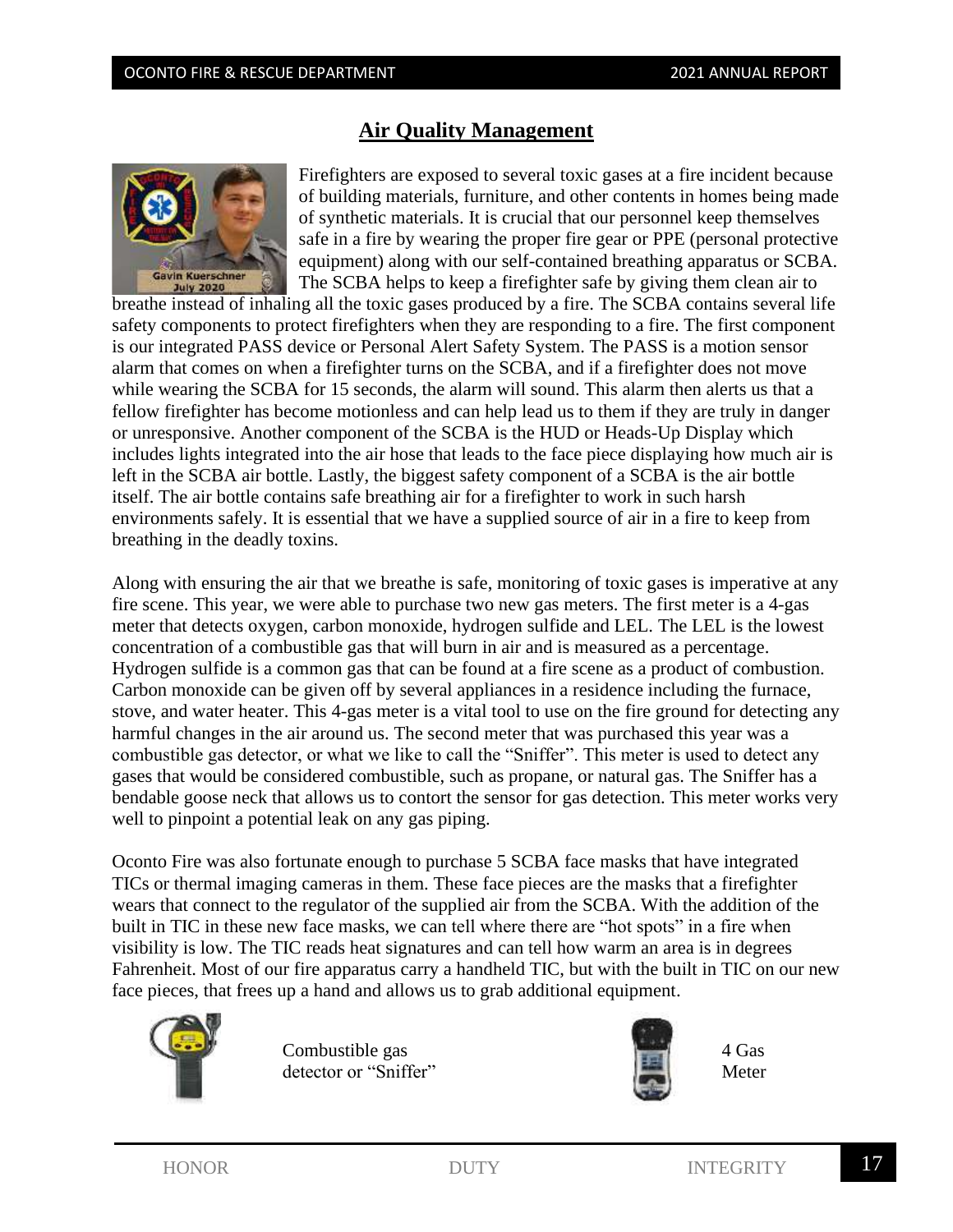

#### **Public Education and Special Projects**

A major part of our job is to prevent the emergencies from happening. This is where we can really shine. Throughout the year we are able to participate in many events. Doing so allows us to communicate with the public and educate them prevention of any type of emergencies. As we are always taught, Predictable is Preventable. Teaching the public this allows them

to look at situations in a different way. If they can potentially see a problem coming from it, then they can look for better ways of doing it to prevent it from happening.

Last year we were limited to the events we could participate in due to many activities being shut down because of the pandemic. This year many restrictions have been lifted which allowed us to attend more events. With a total of 27 events we were able to reach out to 1167 children and 605 adults. This was a significant improvement from last year.

We have received grants for smoke detectors to place in our residence homes. This has allowed us to make our residence homes safer and give us another opportunity to educate them in fire safety. While installing these detectors we are able to perform voluntary fire inspections and give advice on how they can improve the safety of their homes. Hopefully 2022 will give us even more opportunity to educate our public with even more events that are coming up.

Another part of our job is to keep our equipment and apparatus in top working order so it can be used at any moment's notice. Throughout the year we have taken on some large projects such as installing backup cameras on the vehicles and upgrading the emergency lighting in the command truck and rescue truck to improve the safety of our staff. We have also taken on many diagnostics and repairs on many of the tucks. Some of these projects have been too much for any one individual to do in a timely manner and have had crews put together including some of the POCs.

Going forward, I am excited to continue with educating the community on preventing fires and other such emergencies and I enjoy working on the vehicles to keep them operating safe and smooth. With the help of everyone her at Oconto Fire and Rescue, I know 2022 will be another safe and successful year and many more to come.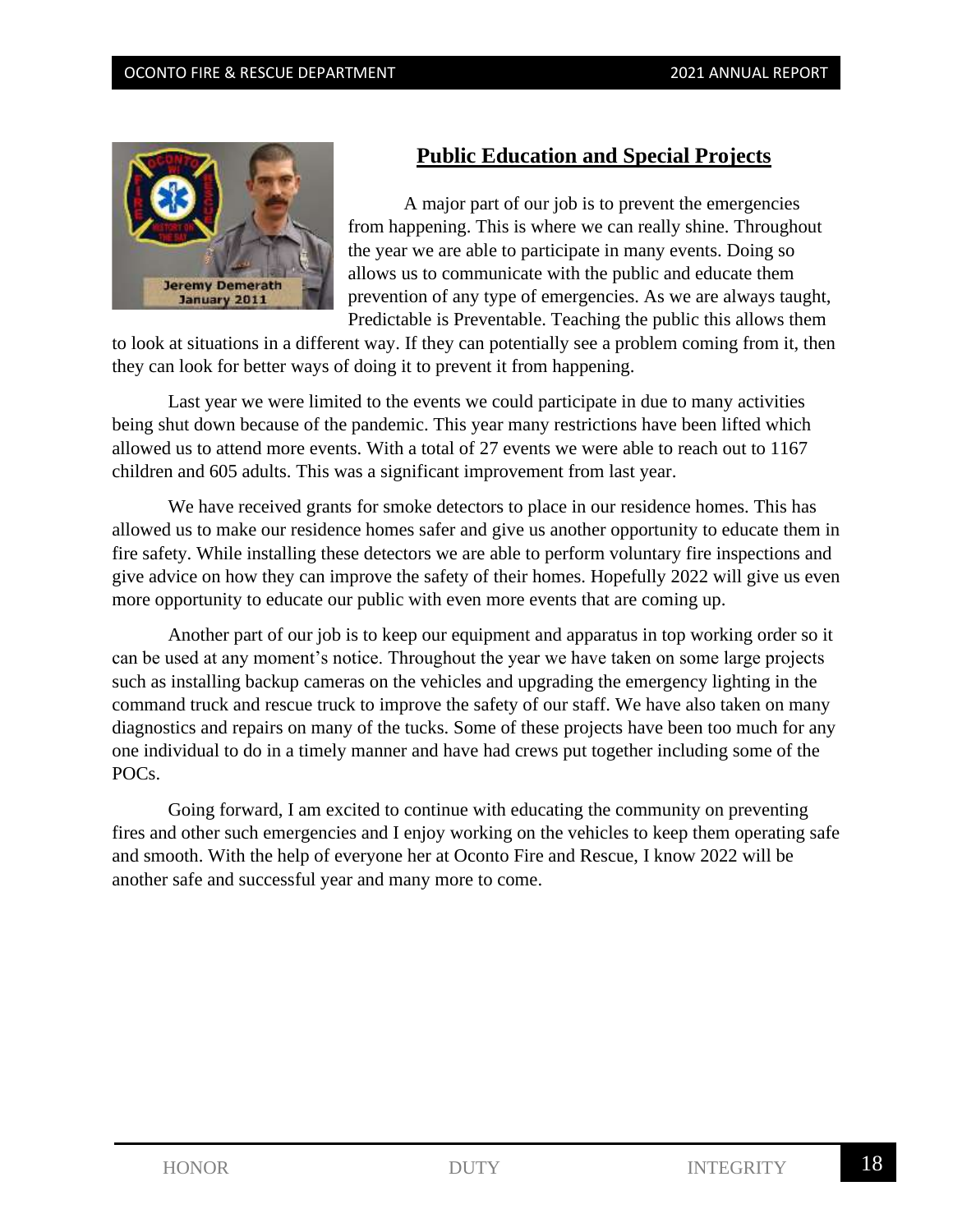#### **Apparatus and Equipment**



The goals of the apparatus & equipment program include managing all the aspects of our building, vehicles, & equipment. Managing this includes maintenance, repair and implementation of new equipment. This includes managing and scheduling all maintenance and repairs for both building and apparatus. The program also contributes to the development of OFRD Standard Operating Guidelines for emergency scene operations. 2021 has been a busy year not only with the COVID-19 pressures but our

overall call volume has increased incredibly. It is not uncommon for more than one call to be happening at the same time so the vehicle dependability is even more important.

All of our units are labeled with a name and number to help dispatch identify us when we are on scene. On occasion we do have multiple incidents happening at the same time so it is vital to our crew and dispatch to be able to properly identify which units are where. The first 2 numbers (10) means Oconto, 3rd number (1) means station 1 and the last number is the unit number.

- For example, A1013 is our newest ambulance, but third in the fleet.
- We have 2 Rescue trucks, one is R1011 and the other is R1012.

We at Oconto Fire Rescue Department take great honor and pride in the appearance and operations of all our equipment and apparatus. Safety is the number one priority with anything we do, we want to ensure that our personnel and patients arrive safely to their destination when they are traveling the roadways. Our apparatus go through yearly inspection, some of the inspections they go through are D.O.T. Chassis Inspection, Fire Pump Testing, Ground and Aerial Ladder Testing, and our Jaws Extrication tools are inspected and serviced yearly just to name a few. With these inspections there comes a cost for repairs, these repairs are above and beyond the normal ware and tare maintenance cost.

Below is a list of the significant repairs we had acquired through 2021

- Ladder 1011 brake repair \$1,278.00
- Engine 1012 pump repair \$16,874.00
- Amb 1011 replace touch screen in patient compartment \$2,269.00
- Amb 1011 replace brake master cylinder, eight glow plugs, clutch fan assembly, and auxiliary coolant heater  $-2,950.00$
- Amb 1011 replace rear suspension suspension was warrantied, but labor cost was \$860.00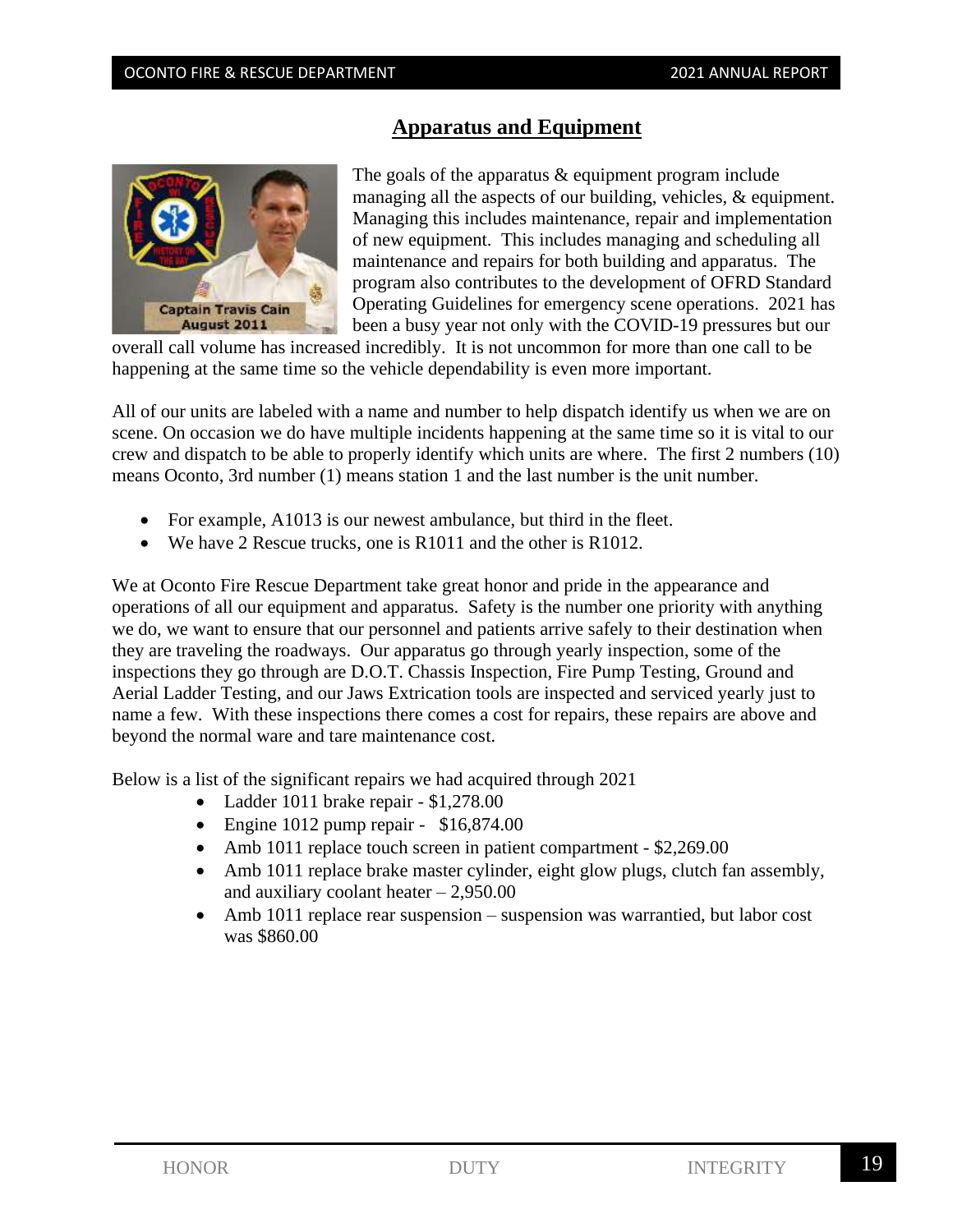#### **Ambulances**

**Ambulance 1011-Chevy Duramax 2012, 1st out and transfer unit** 

**Ambulance 1012-**Chevy Duramax 2013, second out ambulance on all EMS calls.

Ambulance 1013-Ford F450 2020, the newest unit and newest look. Oconto Rescues 1<sup>st</sup> 4x4, it is used currently as the last out unit or used during poor weather conditions to preserve the life of the unit.





A1011 A1012



A1013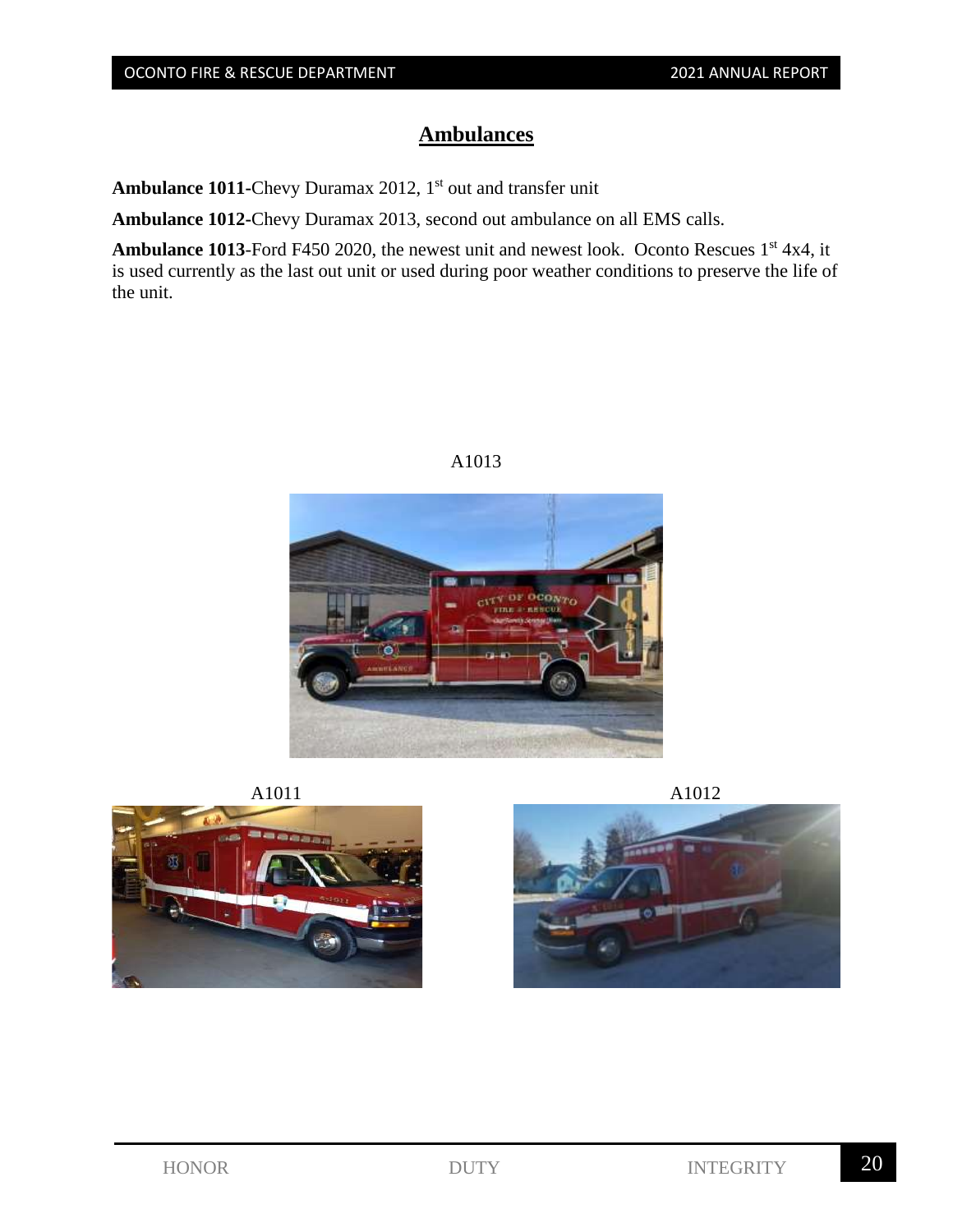#### **Fire Apparatus**

**Engine 1011** – 1998 Luverne, 1250gpm/1000gal tank, seats four. This engine is the first truck out on all fires. It responds to both city and township fires and is also used in mutual aid calls outside our coverage areas.





**Engine 1012** – 2002 KME Rescue Pumper, 1500gpm/750 gal tank, seats 4 personnel. This engine is our rescue operations engine. This truck has our jaws equipment and scene safety equipment for managing traffic accidents. This truck also has RIT equipment for recovering down firefighters in a MAYDAY situation.



**Ladder 1011** – 1995 E-One 95' platform truck, 1500gpm/400gal tank, seats four. This truck responds to all city fires and to fires outside the city if the situation allows for it safely. The truck is used to access roofs and hard to reach places from the ground. The aerial is equipped with a platform which can be used in roof or window rescue operations. It is also capable of applying large amounts of water to any major structure fire.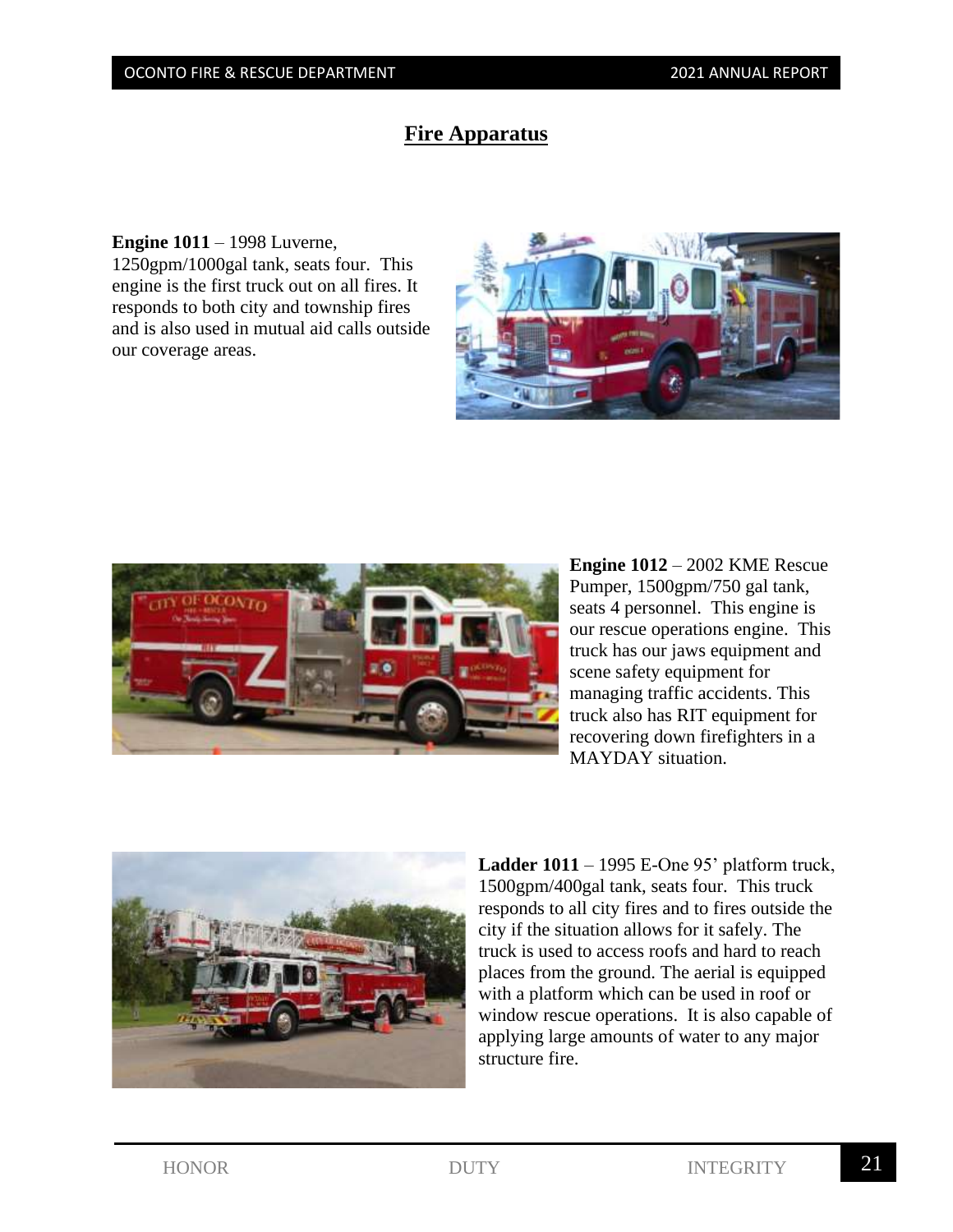#### OCONTO FIRE & RESCUE DEPARTMENT **1999 1201 ANNUAL REPORT**



**Water Tender 1011** – 1999 Freightliner, 2000 gallon tank. This unit is used to transport water to all of the areas where there are no hydrants. The truck is filled with the nearest hydrant or is filled by the portable pump from a water source such as a pond or a river.



**Rescue 1011** – 1997 Chevy 3500 4x4. This unit is loaded for rescue. We have it equipped with all of our rescue tools for vehicle rescues. The tools range from wet suits and ropes for cold water rescue to Jaws equipment for vehicle rescues. We use this truck for scene lighting for any scene we may need the extra light as well.



**Command 1011** – 2008 Chevy Silverado 4x4. This truck is multi-purpose. It is used to attend seminars and at fire scenes we will load it with equipment to bring back to the station for cleaning. The Chief also uses this vehicle to respond to incidents and it is set up for a command center.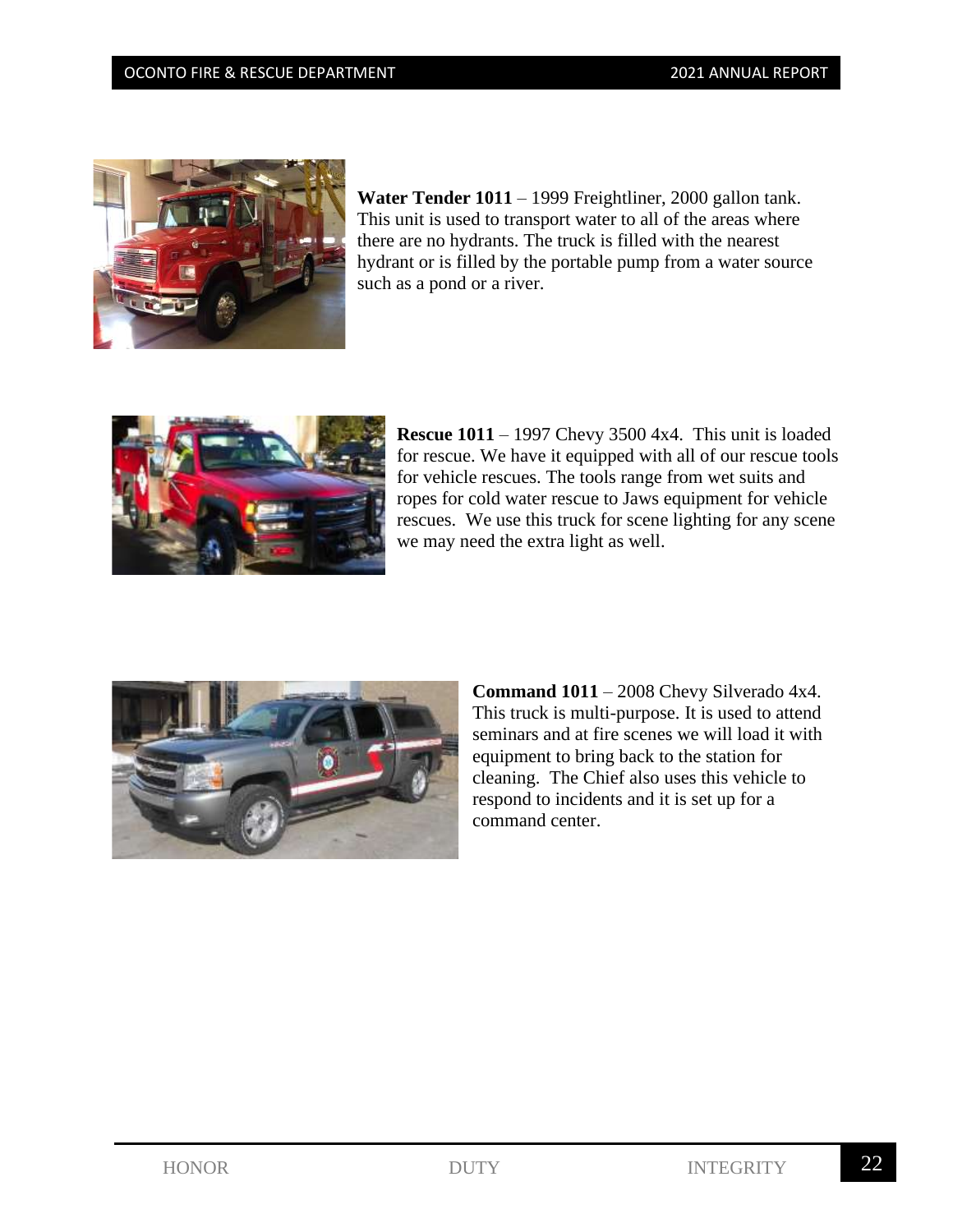#### **Special Operations Equipment**



**Rescue 1012 –** 2002 Humvee was donated by the Oconto County Sheriff Department and refaced to add to our special incident response. This vehicle is offered and could be used throughout the county for all types of incidents. It is a brush fire apparatus and special rescue vehicle in summer months, ice and water rescue response vehicle in winter and cold months and is set up to be a quick change vehicle to accommodate any other type of response it may need to go to. MCI. (Mass Casualty Incidents), Incident Command, Special Rescue and Search and Rescue to name a few.

**Boat I** – 2003 Zodiac 14', 40hp mercury motor. This boat is used for all water rescues on the bay and river.





**Six Wheeler** – 2006 Polaris Ranger. This UTV is used to assist in ice rescues, hunting accidents, snowmobile rescues, and wild land fires. The UTV has a skid unit with 50 gals of water and a pump along with a long board and stokes basket for patient rescue. The 6 wheel design will handle some of the roughest terrain in our area and is able to tackle the snow conditions common with Wisconsin weather.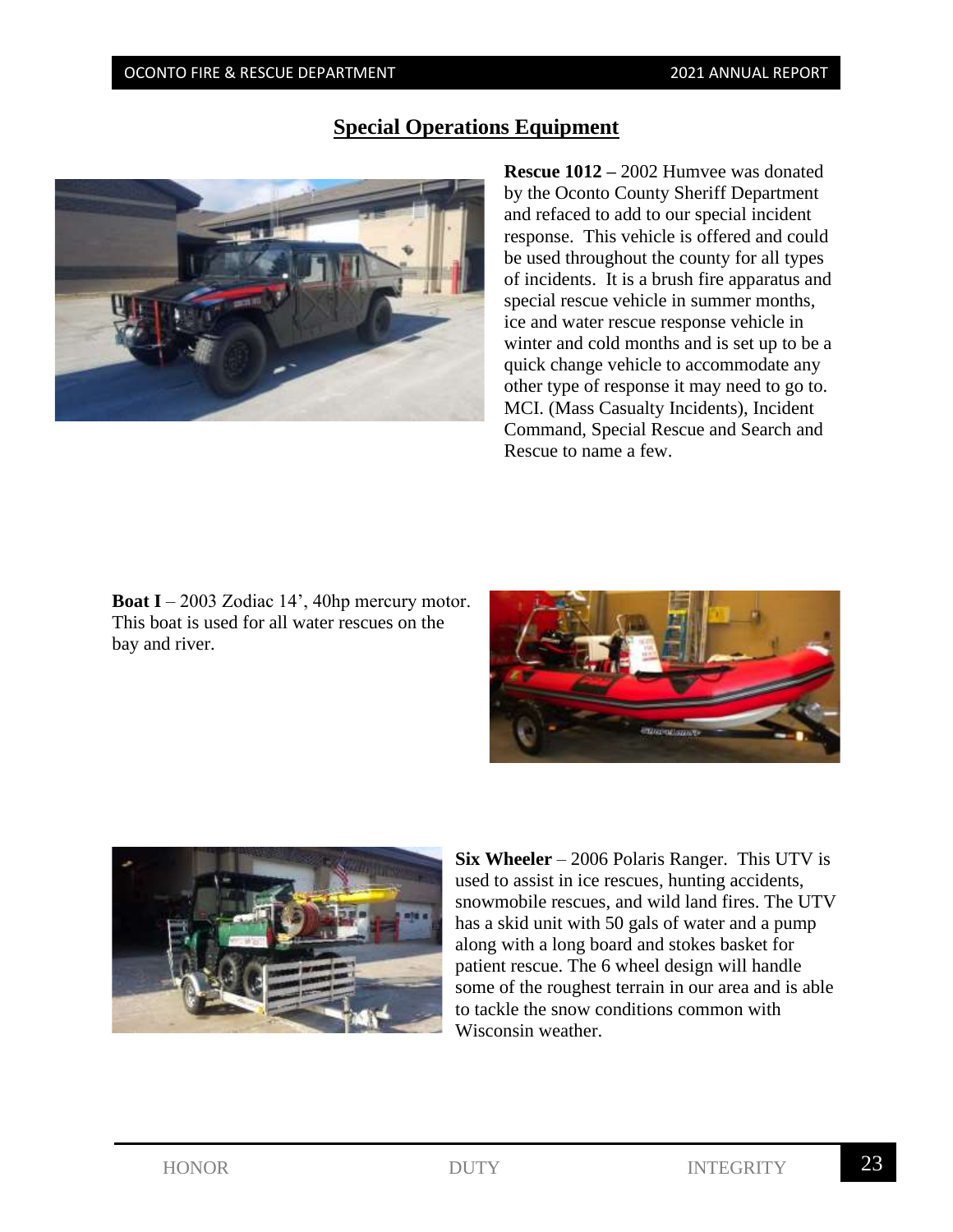#### **Radio Equipment**



The life safety of both firefighters and citizens depends on reliable, functional communication tools that work in the harshest and most hostile of environments. Firefighters operate in extreme environments that are markedly different from those of any other radio users. Firefighters operate lying on the floor, in zero visibility, high heat, high moisture, and while wearing self-contained breathing apparatus (SCBA) face pieces that distort the voice. They are challenged further

by bulky safety equipment, particularly gloves, which eliminate the manual dexterity required to operate portable radio controls. Firefighters operate inside structures of varying sizes and construction types. The size and construction type of the building have a direct impact on the ability of a radio wave to penetrate the structure. All of these factors must be considered in order to communicate in a safe and effective manner on the fire ground. Radio system manufacturers have designed and developed radio systems that meet the needs of the majority of users in the marketplace. The fire service is a small part of the public safety communications market and an even smaller part of the overall communications market.

The fire service operates in a staged state with resources located in fire stations. Calls are dispatched to specific units based on their location in relation to the incident. When more than one unit responds to an incident, an on scene Command structure is established to coordinate fire attack, provide safety and accountability, and manage resources. The units assigned to these incidents work for the local Incident Commander (IC), who is the focal point of communications on the fire ground. Radio communications on all incidents, be it medical or fire, are of utmost importance and are what make for a smooth working incident.

#### **Digital Combustion**

Digital Combustion is digital training tool. Fire, EMS, and hazmat scenarios are developed using photos of businesses, residential homes, and vehicles. Members of Oconto Fire & Rescue, will work through scenarios from dispatched, first in reports, deciding methods of attack and resources needed.

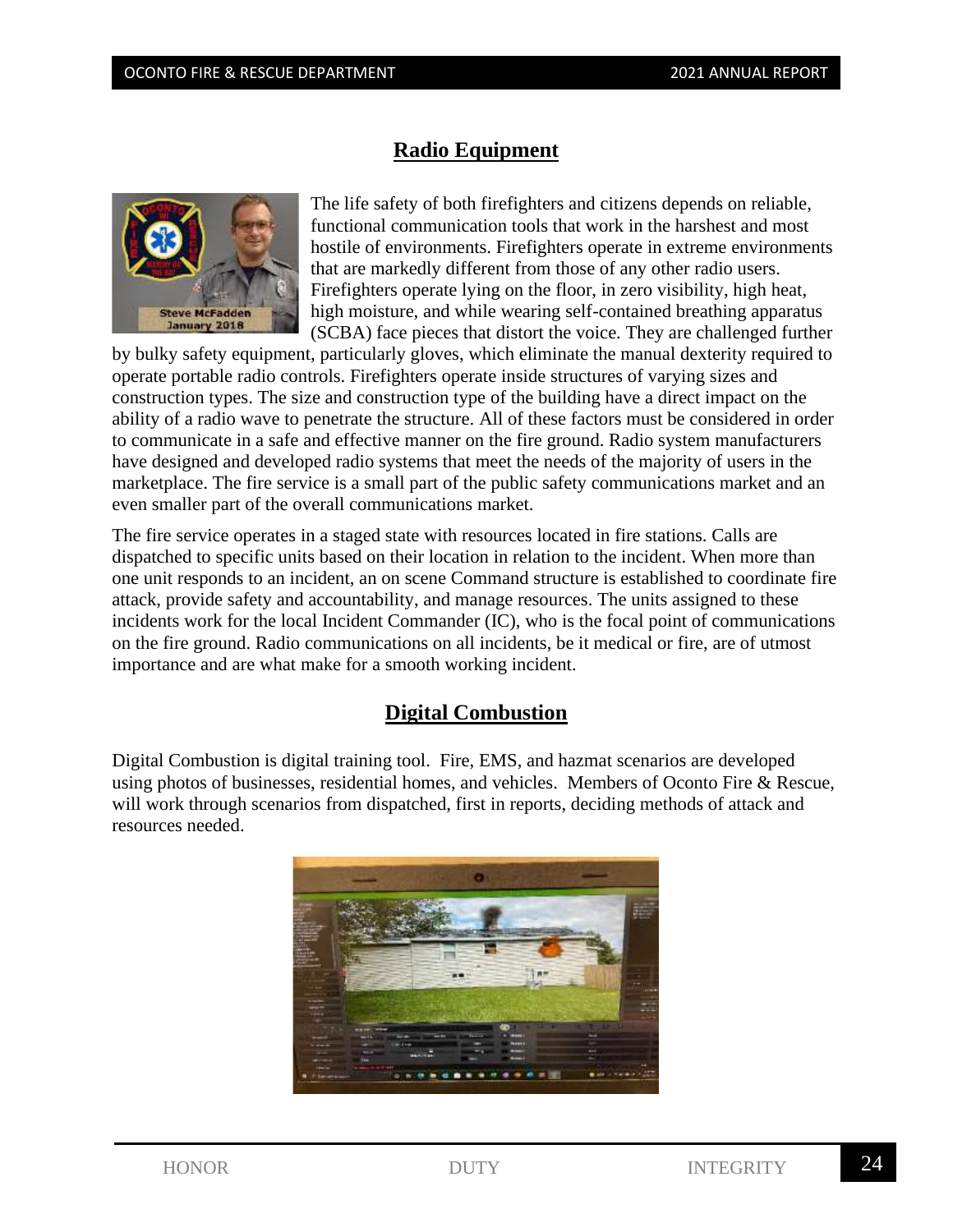

#### **Pre Incident Planning**

A method that Oconto Fire & Rescue uses to conduct fire safety and prevention in the community is called pre-planning. Pre-Plans are documents put together by the fire department to understand critical points of a building, access points to the building, location of hazardous materials, building construction type, water sources, and many other crucial items.

#### **Pre-planning businesses in the City of Oconto**

Pre-planning is conducted on local businesses within the city. Pre-plans are completed with the most up to date information that was gathered when visiting the business. The information from the site visit is then transferred to a computer program at Oconto Fire Rescue. Information is then placed on a satellite picture of the business which can then be accessed quickly while on the way to an emergency or incident at the given location. All completed pre-plans are located within the first responding units (Engines and Ambulances) at Oconto Fire Rescue Department.



Typically, pre-plans are not completed for personal residences. If you feel you have important information that Oconto Fire Rescue may need during an emergency situation, please contact Oconto Fire Rescue. We will follow up with you to determine if information of plans need to obtained.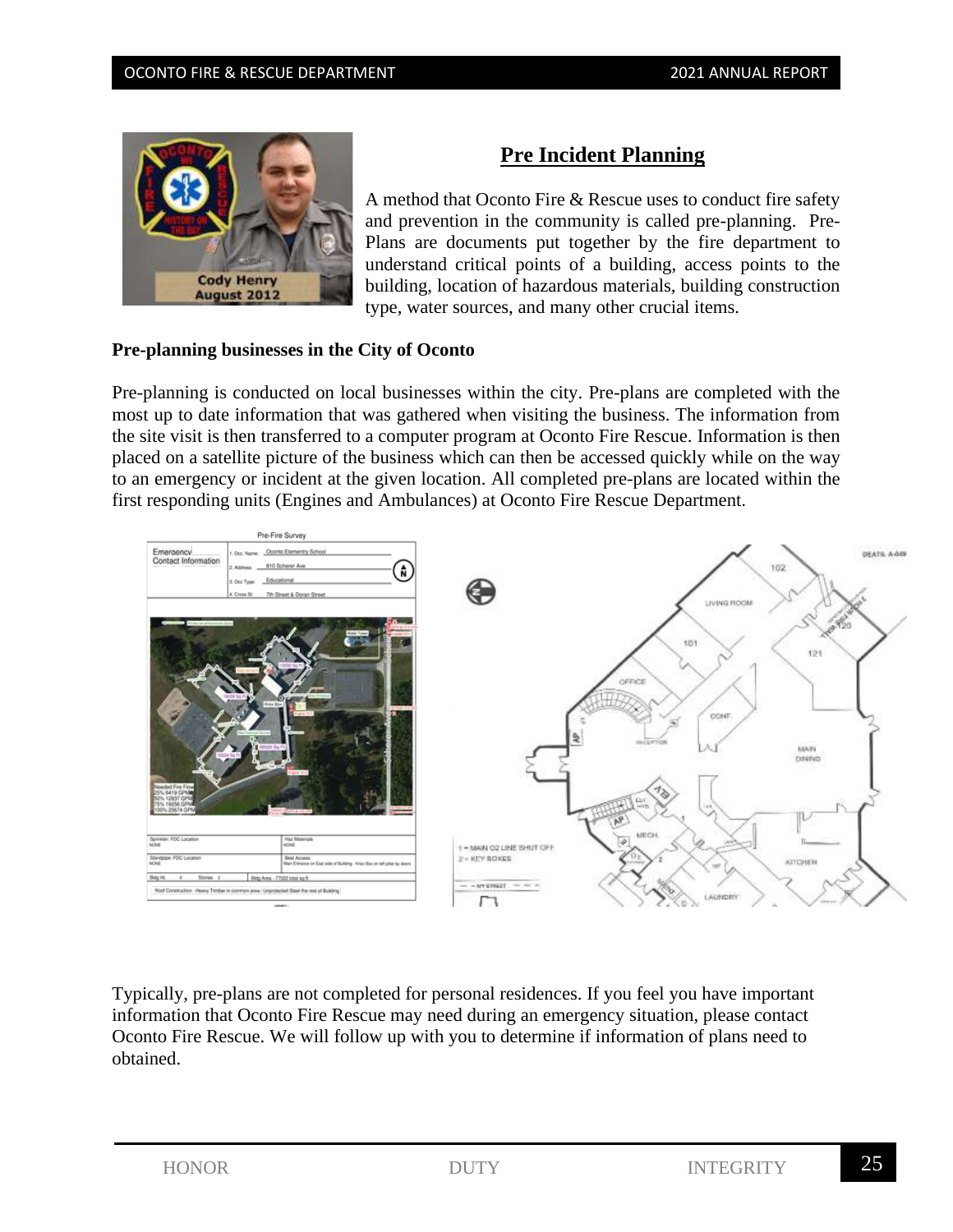#### **Fire Prevention Inspections & Code Enforcement**

The goals of the Oconto Fire & Rescue Department's Fire Prevention & Life Safety Education Programs are to provide the citizens of Oconto and surrounding townships with protection against loss of life and property by fire through:

- Fire safety inspections of all commercial, multi-family residential, health care, church, and school buildings.
- Life safety inspections of state licensed care and daycare facilities.
- Review of building fire alarm, sprinkler, and life safety system plans for all new construction and renovations to ensure compliance with fire code requirements.
- Site plan review for fire department access and life safety issues.
- Acceptance testing of all new or modified fire alarm, and life safety systems.
- Maintenance of the Knox Box program, which controls emergency access to buildings and other secured areas for fire and rescue operations.
- Permitting and inspection of regulated activities defined in the fire code.
- Investigation of citizen complaints of potential fire code violations.
- Life safety patrols of large events held in assembly occupancies

Our fire prevention program includes the semi-annual inspections of all businesses in our response area. All fire departments in the state are required to conduct semi-annual inspections of all businesses. By conducting these inspections, we are getting to know more about our neighbors. The Oconto Fire Rescue Department is also trying to help our businesses be more safety conscious. We are a new set of eyes. We conducted *639* inspections of businesses.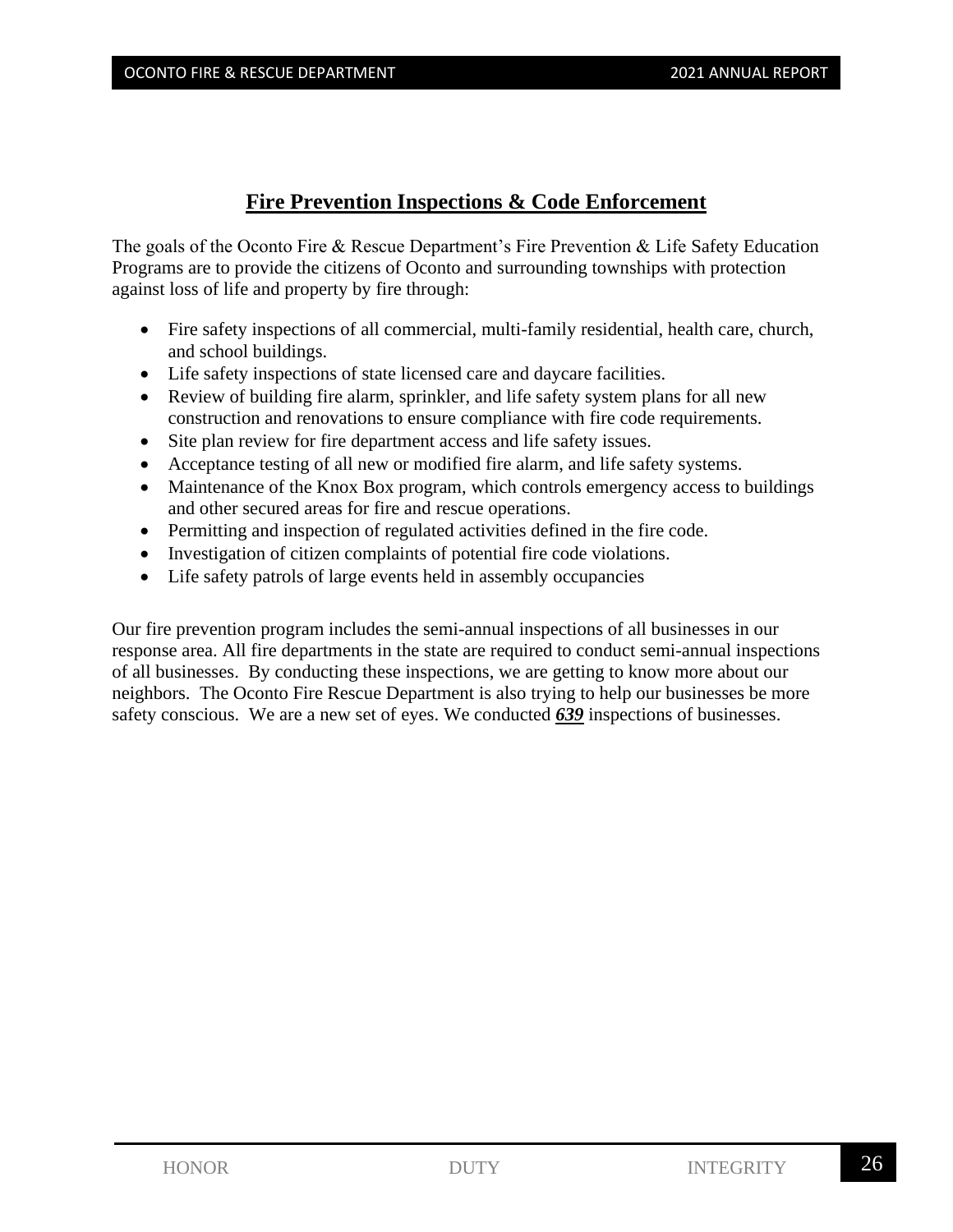

#### **NFIRS Reports**

The National Fire Incident Reporting System (NFIRS) is a voluntary reporting standard that fire departments use to uniformly report on the full range of their activities, from fire to emergency medical services to severe weather and natural disasters.

Fire departments can use NFIRS to track and manage

apparatus, personnel, and casualty information, document the full range of department activity, and justify budgets with summary and statistical data. The modular design of NFIRS makes the system easy to use because it captures only the data required to describe an incident. After responding to an incident, a fire department completes the appropriate NFIRS modules. Each module collects a common set of information that describes the nature of the call, the actions firefighters took in response to the call, and the end results, including firefighter and civilian casualties and a property loss estimate. Oconto Fire Rescue submits all its incident data to the Federal Emergency Management Agency (FEMA) web portal for NFIRS. The agency gathers data from all its participating departments and reports the compiled data to the United States Fire Administration (USFA). All NFIRS reports are quality checked for data accuracy and completeness before recorded and submitted.

#### **Information Technology**

Information technology is increasingly being utilized by emergency services. Advances in mobile data communications and handheld electronic devices make it easier for vital information to be portable and readily available. In the past, information was kept in paper form in large binders in emergency apparatus. Today, those binders are increasingly being replaced by portable devices such as the Apple Ipad or laptop computers. A tremendous amount of data is readily available and easier to manage than bulky binders. OFRD is continuing to incorporate these devices into our apparatus. For example, in the event of patient extrication from an automobile crash, every vehicle differs from others in where and how to cut the vehicle to safely extricate a patient. The increase of hybrid and electric vehicles on the highway presents different challenges than a combustion engine powered vehicle. A digital version of a quick-reference lookup for each vehicle is stored on an Ipad and easy to find when seconds count in an emergency. Pre-plans for fires in businesses are easy to store digitally easier to reference than paper copies.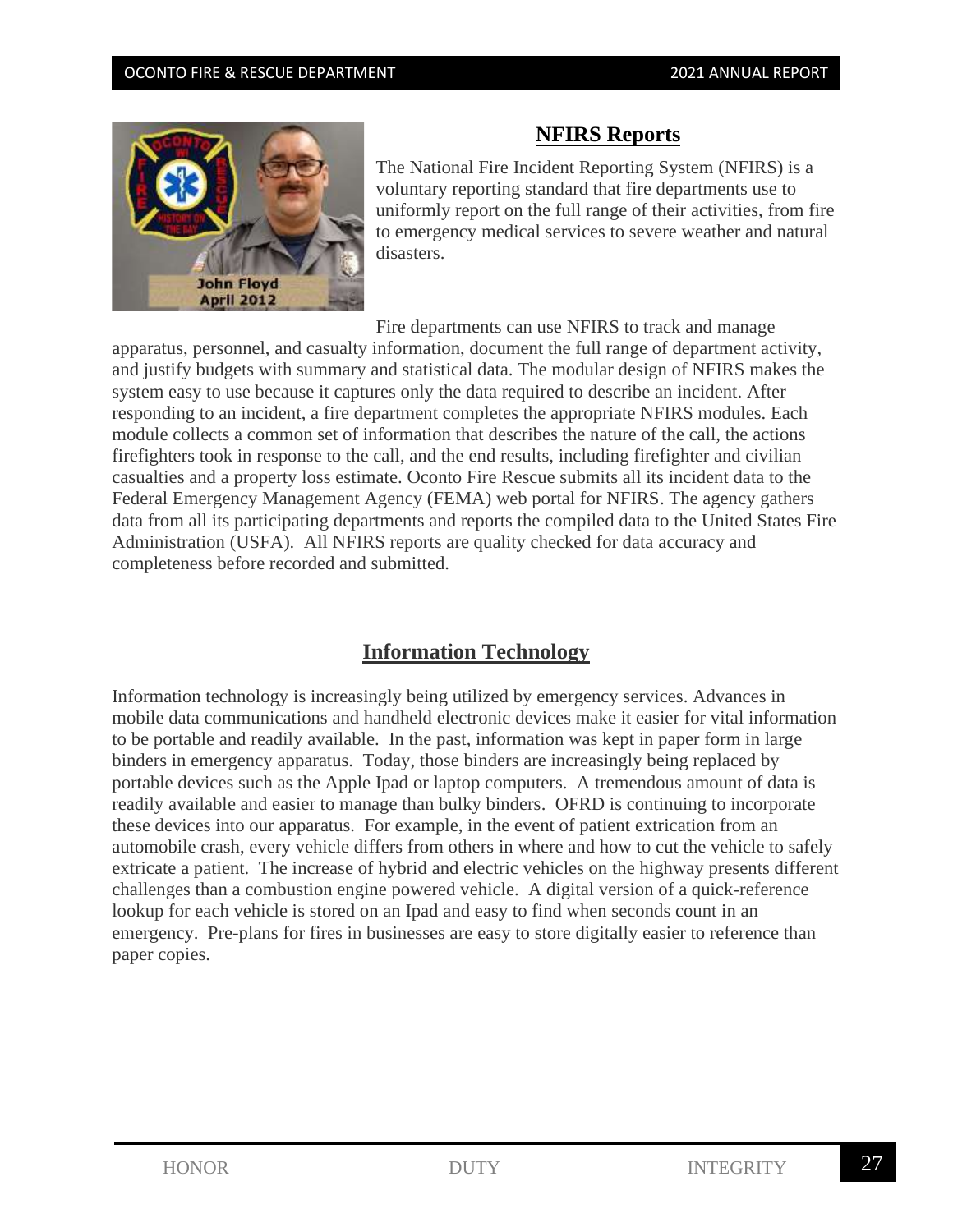#### **2021 OCONTO FIRE & RESCUE HIGHLIGHTS**

- $\triangleright$  The Oconto Fire & Rescue Department continued an agreement with the Oconto County Human Health & Service Division to be a partner in the installation of car seats here at the department for children of all ages. Due to COVID and shut downs there were no car seat installs in 2021. In 2022, two full time members will be taking the car seat installation course to assist in the continuation of this program.
- $\triangleright$  Continued our partnership with the County in providing a fall referral program for anyone who has sustained injury from a fall.
- ➢ We were able to raise \$468.91 for MDA during our 2021 "Fill-The Boot Program" here in the City of Oconto. This year was a little different due to COVID-19 and the department had a stationary boot collection box at the Oconto Fly In. Our grand total for 14 years is \$40,429.93.
- $\triangleright$  Firefighters made Halloween a little different this year and stayed in to assist the Police with handing out hot dogs, apple cider and of course candy.
- ➢ The department continued its "Back to School Drive Safe Program" where fire apparatus was taken out to various locations throughout the school zones.
- $\triangleright$  Successful NFPA 1403 house burn conducted on Spies Road with Oconto Fire, Little River Fire, Oconto Falls Fire, and Pensuakee Fire Departments.
- ➢ Research is being conducted to create a new high school based Firefighter Certification 1 Course. This would allow Oconto Fire Rescue Department to work side by side with Oconto High School and Northeast Wisconsin Technical College to create a one of a kind Fire Education class in high school.
- ➢ Oconto Fire Department is diligently working with Oconto County Sheriff's Department on gaining access to the Spillman program for fire and ems purposes. This project will require Oconto Fire Rescue Department to purchase computers for all apparatus and in return the department will have access to real time information as an emergency evolves.
- $\triangleright$  For 2021, an estimated \$1.1 million dollars of property and contents was lost in our response area due to fires. We were able to save over \$13 million dollars of property and contents. This saved value is higher this year because of a fire at Cruiser's Yachts. Due to a well-placed sprinkler head, the quick actions from employees on scene and a fast Fire Department response, the loss in that fire was minimal compared to the value of the building and multiple yachts in production.